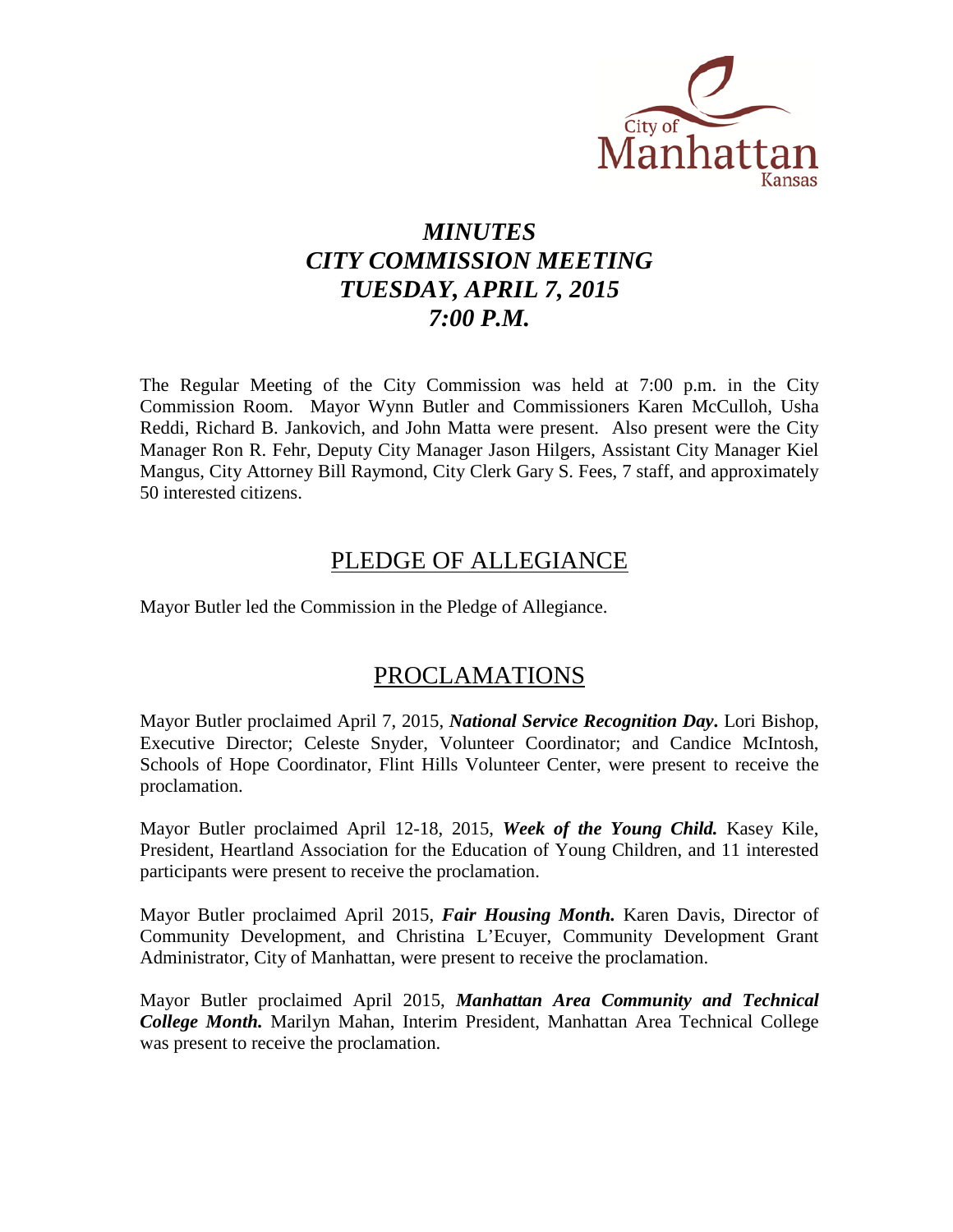**Minutes** City Commission Meeting April 7, 2015 Page 2

# PROCLAMATIONS *(CONTINUED)*

Mayor Butler proclaimed May 2, 2015, *Poppy Day.* Emily Stubbings, Poppy Princess, and Susan Bergsten, President, American Legion Ladies Auxiliary, were present to receive the proclamation.

## PUBLIC COMMENTS

Mayor Butler opened the public comments.

Hearing no comments, Mayor Butler closed the public comments.

## COMMISSIONER COMMENTS

Commissioner Reddi encouraged the public to log onto the City's Parks and Recreation website and get involved in the many activities offered this spring and summer.

Commissioner McCulloh informed the community that there would be poetry readings in City Park on April 18, 2015, to honor and celebrate a dear friend, Enid Stover, that is no longer with us. She stated that in case of inclement weather, the poetry readings would be held at the Manhattan Public Library. She also acknowledged the boy scout troop in attendance as part of their citizenship community badge requirements.

## CONSENT AGENDA

(\* denotes those items discussed)

## **MINUTES**

The Commission approved the minutes of the Special City Commission Meeting held Tuesday, March 24, 2015.

## **CLAIMS REGISTER NOS. 2788 AND 2787**

The Commission approved Claims Register Nos. 2788 and 2787 authorizing and approving the payment of claims from March 18, 2015, to March 31, 2015, in the amount of \$55,607.32 and \$2,188,835.11, respectively.

## **FINAL PLAT – WESTPORT COMMONS, UNIT FOUR**

The Commission accepted the easements and rights-of-way, as shown on the Final Plat of Westport Commons, Unit Four, generally located southeast of the intersection of Dickens Avenue and Browning Avenue, based on conformance with the Manhattan Urban Area Subdivision Regulations.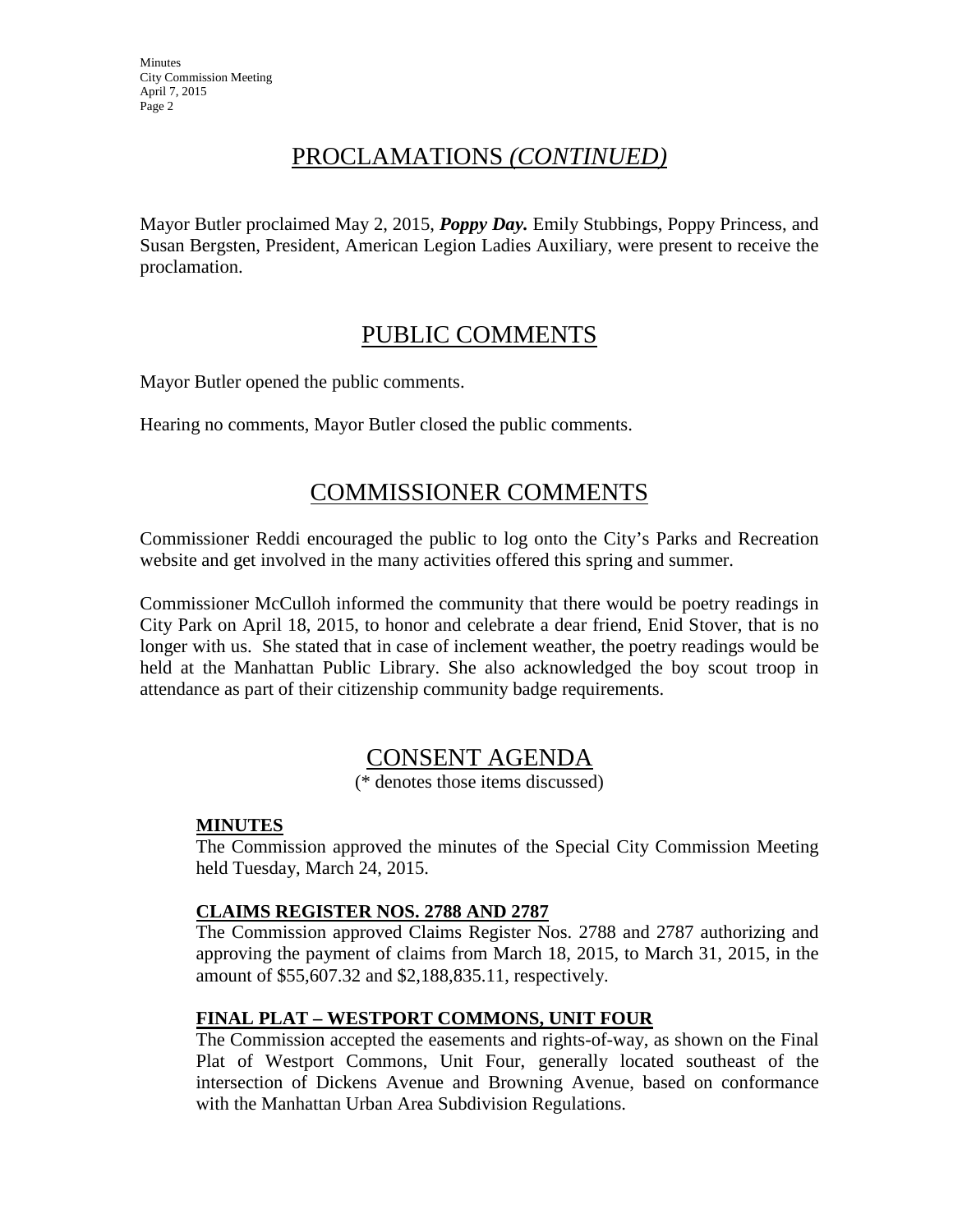## **ORDINANCE NO. 7131 – AMEND MANHATTAN URBAN AREA COMPREHENSIVE PLAN**

The Commission approved Ordinance No. 7131 updating, amending, and superseding the current comprehensive plan for the development or redevelopment of the Manhattan Urban Area and the city of Manhattan, Kansas, by the adoption, by reference, of that certain document known as the Manhattan Urban Area Comprehensive Plan, dated March 2015, as presented, with the List of Known Corrections being made and with any additional typographical corrections.

### **ORDINANCE NO. 7132 – RENAME SOCIETY CIRCLE TO PALMER CIRCLE**

The Commission approved Ordinance No. 7132 renaming "Society Circle" in Interlachen Addition and designating it "Palmer Circle".

## **RESOLUTION NO. 040715-A – PETITION – GRAND ESTATES ADDITION – STREET IMPROVEMENTS (ST1508)**

The Commission found the petition sufficient and approved Resolution No. 040715-A, finding the project advisable and authorizing construction for Grand Estates Addition Street (ST1508) Improvements.

## **RESOLUTION NO. 040715-B – PETITION – GRAND ESTATES ADDITION – SANITARY SEWER IMPROVEMENTS (SS1508)**

The Commission found the petition sufficient and approved Resolution No. 040715-B, finding the project advisable and authorizing construction for Grand Estates Addition Sanitary Sewer (SS1508) Improvements.

## **RESOLUTION NO. 040715-C – PETITION – GRAND ESTATES ADDITION – WATER IMPROVEMENTS (WA1508)**

The Commission found the petition sufficient and approved Resolution No. 040715-C, finding the project advisable and authorizing construction for Grand Estates Addition Water (WA1508) Improvements.

## **AGREEMENT – ENGINEERING SERVICES – GRAND ESTATES ADDITION – STREET (ST1508), SANITARY SEWER (SS1508), AND WATER (WA1508) IMPROVEMENTS**

The Commission authorized the Mayor and City Clerk to execute an agreement in an amount not to exceed \$36,345.00 with SMH Consultants, of Manhattan, Kansas, to perform professional services for Grand Estates Addition Street (ST1508), Sanitary Sewer (SS1508), and Water (WA1508) Improvements.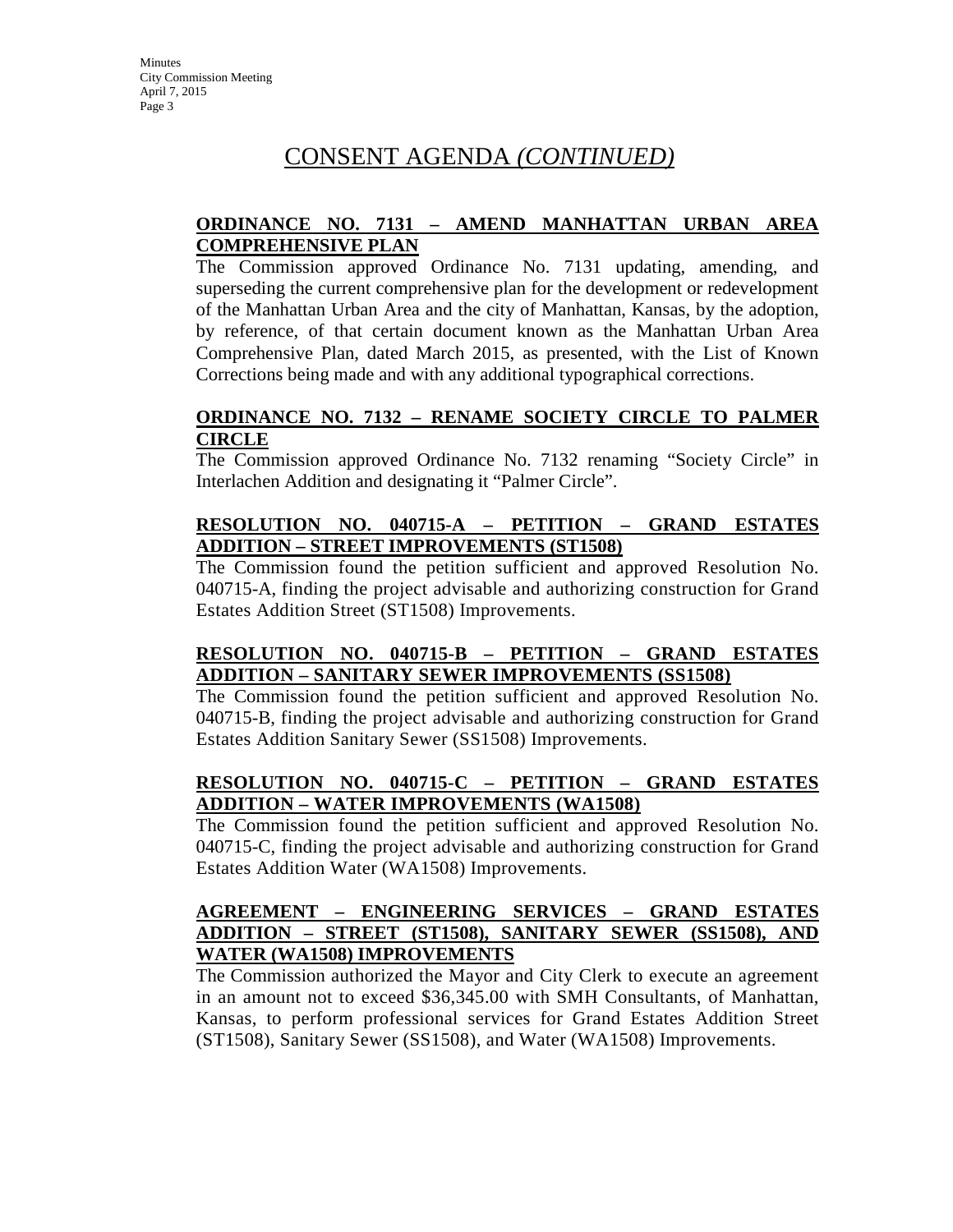## **\* AGREEMENT – DESIGN SERVICES – COMMUNITY HOUSE CONVERSION PLANNING STUDY (CD1416)**

Mayor Butler provided additional information on the item. He stated that a planning study will evaluate if the Community House can be repurposed for social service agencies or other purposes so that we can make good use of a city-owned property.

The Commission accepted the recommendation from the Selection Committee and authorized City Administration to finalize and the Mayor and City Clerk to execute a contract in an amount not to exceed \$23,825.00, with Bruce McMillan AIA, Architects, of Manhattan, Kansas, for professional design services for the Community House Conversion Planning Study (CD1416).

## **CONTRACT AMENDMENT NO. 2 – ENGINEERING SERVICES – CENTRAL BASIN SANITARY SEWER IMPROVEMENTS (SS1113, CIP #WW010P)**

The Commission authorized the Mayor and City Clerk to execute Contract Amendment No. 2 to the Professional Engineering Service Contract in an amount not to exceed \$19,214.00 with Bartlett & West Engineers, Inc., of Manhattan, Kansas, for the Central Basin Sanitary Sewer Improvements Project (SS1113, CIP #WW010P).

## **CHANGE ORDER NO. 1 – PARKS AND RECREATION OFFICE EXPANSION (SP1206)**

The Commission approved and authorized the Mayor to execute Change Order No. 1 for the Parks and Recreation Office Expansion and HVAC (heating/ventilation/air conditioning) Renovations to City Auditorium (SP1206), resulting in a net increase in the amount of \$94,787.00 (+4.19%) to the contract with Cheney Construction, of Manhattan, Kansas, for soil remediation and compaction on site.

#### **SUPPLEMENTAL AGREEMENT NO. 1 – BLUEMONT CORRIDOR, 11TH STREET TO N. MANHATTAN AVENUE (ST1103)**

The Commission concurred with the Kansas Department of Transportation (KDOT) and accepted the additional scope and fee in the amount of \$33,654.46 for the additional Construction Engineering Services for Bartlett & West Engineers, of Manhattan, Kansas, and authorized the Mayor and City Clerk to execute Supplemental No. 1 to Original Three-Party Agreement No. 78-13 for the Bluemont Corridor Improvements Project (ST1103).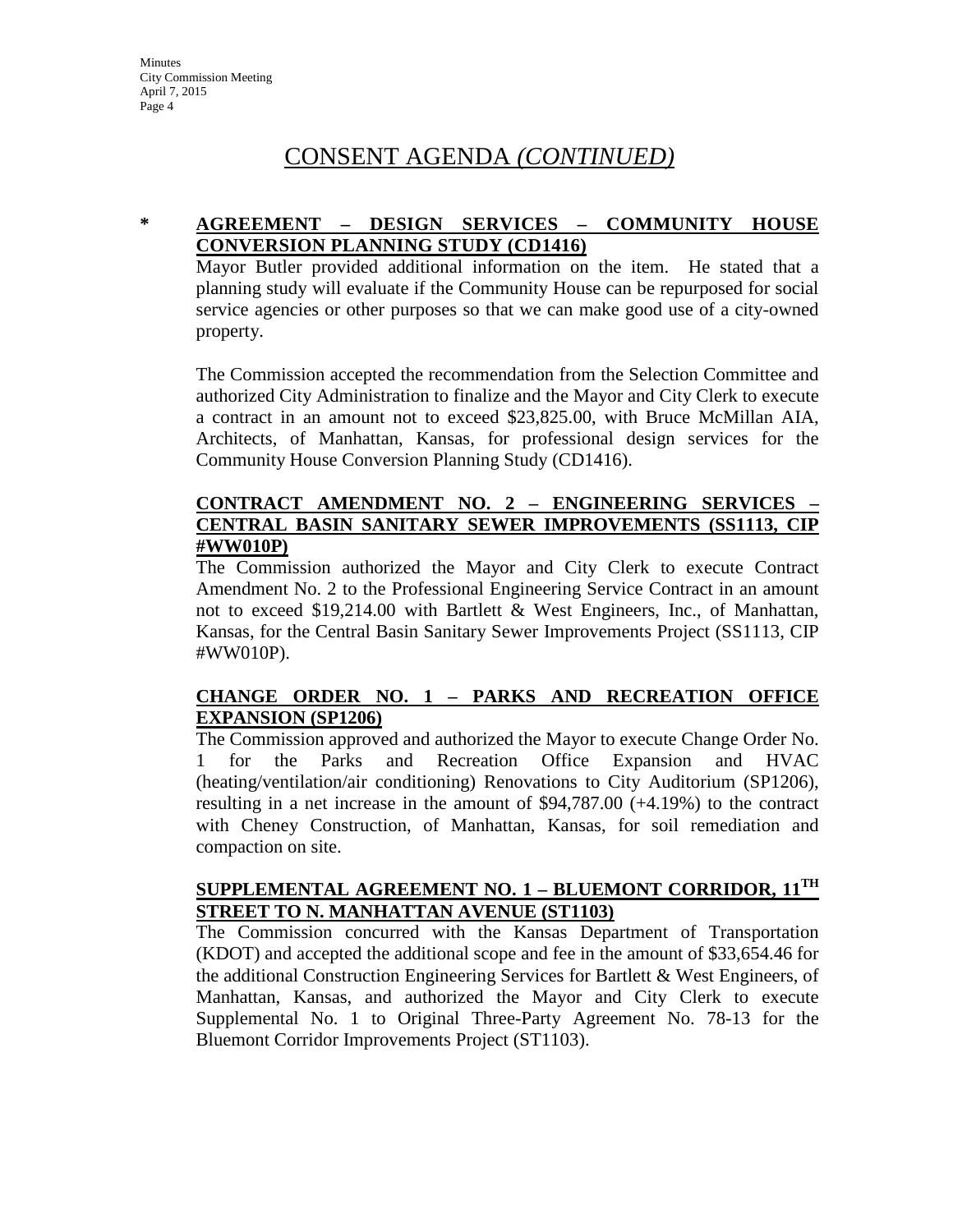## **AGREEMENT – DOWNTOWN FARMER'S MARKET**

The Commission authorized the Mayor and City Clerk to execute an agreement with the Downtown Farmer's Market, Inc., for use of the City's public parking lot at the southeast quadrant of North Fourth Street and Leavenworth Street, in Lot 3, Manhattan Town Center 5 for the 2015 season (April 18, 2015 – October 31, 2015).

## **AGREEMENT – PERMANENT EASEMENT – MANHATTAN AREA TECHNICAL COLLEGE**

The Commission accepted a permanent easement granted to the City by the Manhattan Area Technical College (MATC) and authorized the Mayor and City Clerk to execute the permanent easement agreement.

## **AGREEMENT – SEWER TRANSFER AGREEMENT – MANHATTAN AREA TECHNICAL COLLEGE**

The Commission authorized the Mayor and City Clerk to execute a sewer transfer agreement with the Manhattan Area Technical College.

## **AGREEMENT – HOUSE AMBULANCES – HEADQUARTERS AND AIRPORT FIRE STATION NO. 4**

The Commission authorized City Administration to enter into and the Mayor and City Clerk to execute an agreement with Mercy Regional Health Center to house one (1) Riley County Emergency Medical Services (RCEMS) emergency medical ambulance vehicle along with necessary equipment and house two (2) RCEMS personnel at Fire Station 2, located at 1101 Poyntz Avenue, and Fire Station 4, located at 1715 South Airport Road, Manhattan, Kansas, pursuant to the terms of the agreement.

## **AGREEMENT – OUTSIDE CITY WATER SERVICE – 2620 TUTTLE CREEK BOULEVARD**

The Commission authorized the Mayor and City Clerk to execute an outside city limits water service connection agreement with Martha Catherine Abbott, Trustee of the Martha Catherine Abbott Trust dated February 12, 1993, and Ruth Abbott, for the property at 2620 Tuttle Creek Boulevard, Riley County, Kansas.

## **AMENDMENT NO. 1 – CONTRACT EXTENSION – MOWING SERVICES**

The Commission authorized the Mayor and City Clerk to execute a contract extension Amendment No. 1 in the amount of \$36,165.00 with Little Apple Lawn and Landscape, of Manhattan, Kansas, for a term to terminate October 31, 2015.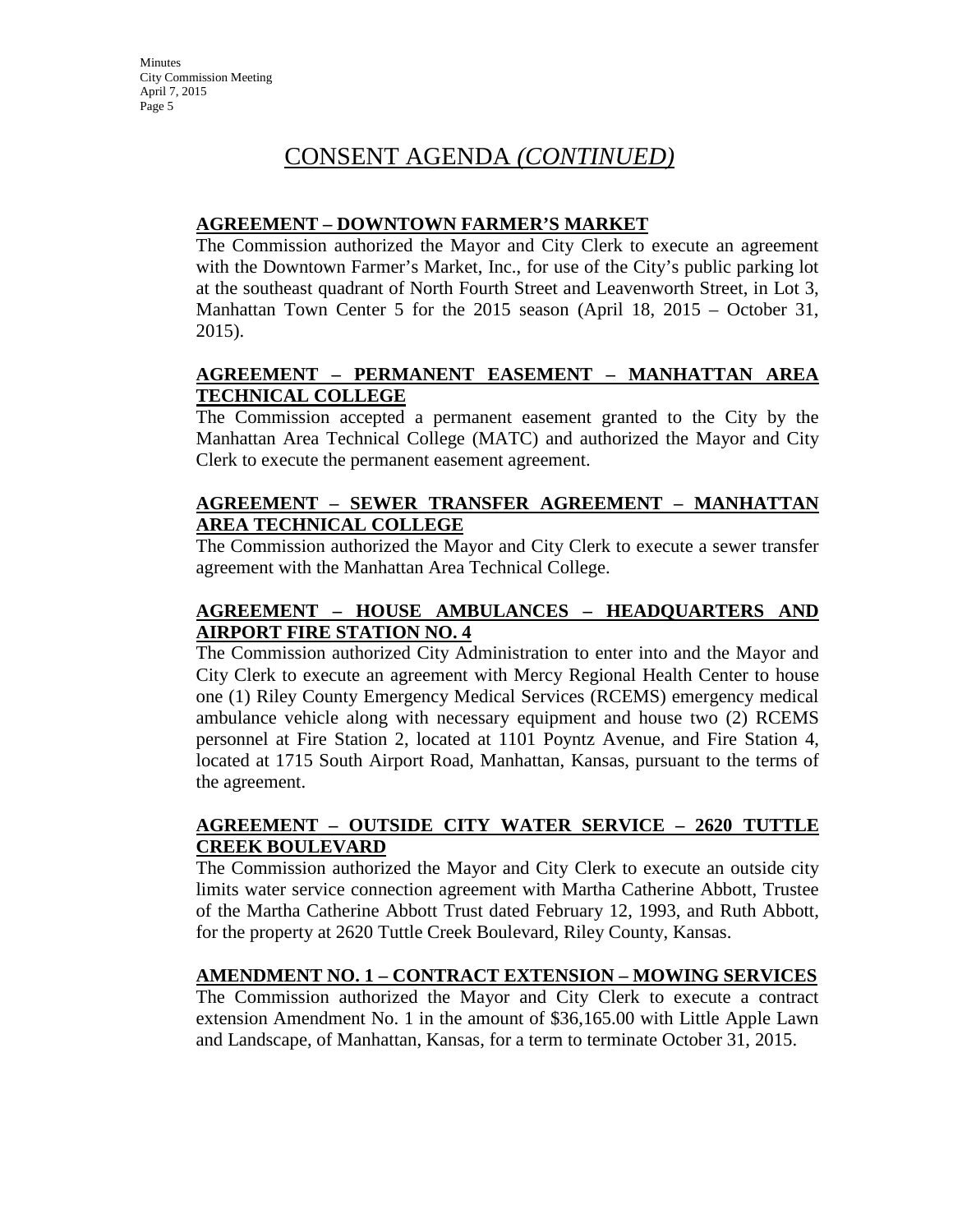## **APPLICATION – 2015 EMERGENCY SOLUTIONS GRANT FUNDS**

The Commission authorized the Mayor and City Clerk to sign an application for 2015 Emergency Solutions Grant funds.

## **PURCHASE – AIRPORT DEPARTMENT – UTILITY TERRAIN VEHICLE (CIP #AP044E)**

The Commission authorized City Administration to purchase in the amount of \$34,210.00 a 2015 Utility Terrain Vehicle with attachments for the Manhattan Regional Airport from KanEquip, Inc., of Wamego, Kansas, as budgeted in the 2015 Capital Improvements Program (CIP #AP044E).

## **PURCHASE – SWIMMING POOL CHEMICALS**

The Commission authorized City Administration to purchase muriatic acid for the amount of \$.2458 per pound, sodium bicarbonate for the amount of \$.257 per pound, calcium chloride for the amount of \$.237 per pound, sodium thiosulfate for the amount of \$.69 per pound, soda ash for the amount of \$.26 per pound, and sodium hypochlorite for the amount of \$1.42 per gallon for treatment of the City pools for the 2015 season from Edwards Chemicals, Inc., of Elwood, Kansas, to be paid from the Parks and Recreation Swimming Pool Division General Operation Budget General Fund.

## **BOARD APPOINTMENTS**

The Commission approved appointments by Mayor Butler to various boards and committees of the City.

## *Aggieville Business Improvement District Advisory Board*

Appointment of Jarrod Laudemann, 120 E. J. Frick Drive, to fill the unexpired term of Megan Curtin. Mr. Laudemann's term begins immediately and will expire December 31, 2016.

## *Municipal Audit Committee*

Re-appointment of Eric Higgins, 3316 Woods Drive, to a three-year Citizen-At-Large term. Mr. Higgins' term begins immediately, and will expire March 31, 2018.

Appointment of Richard Jankovich, 2021 Somerset Square, to fill the unexpired Citizen-At-Large term of Adam Glendening. Mr. Jankovich's term will begin April 22, 2015, and will expire March 31, 2017.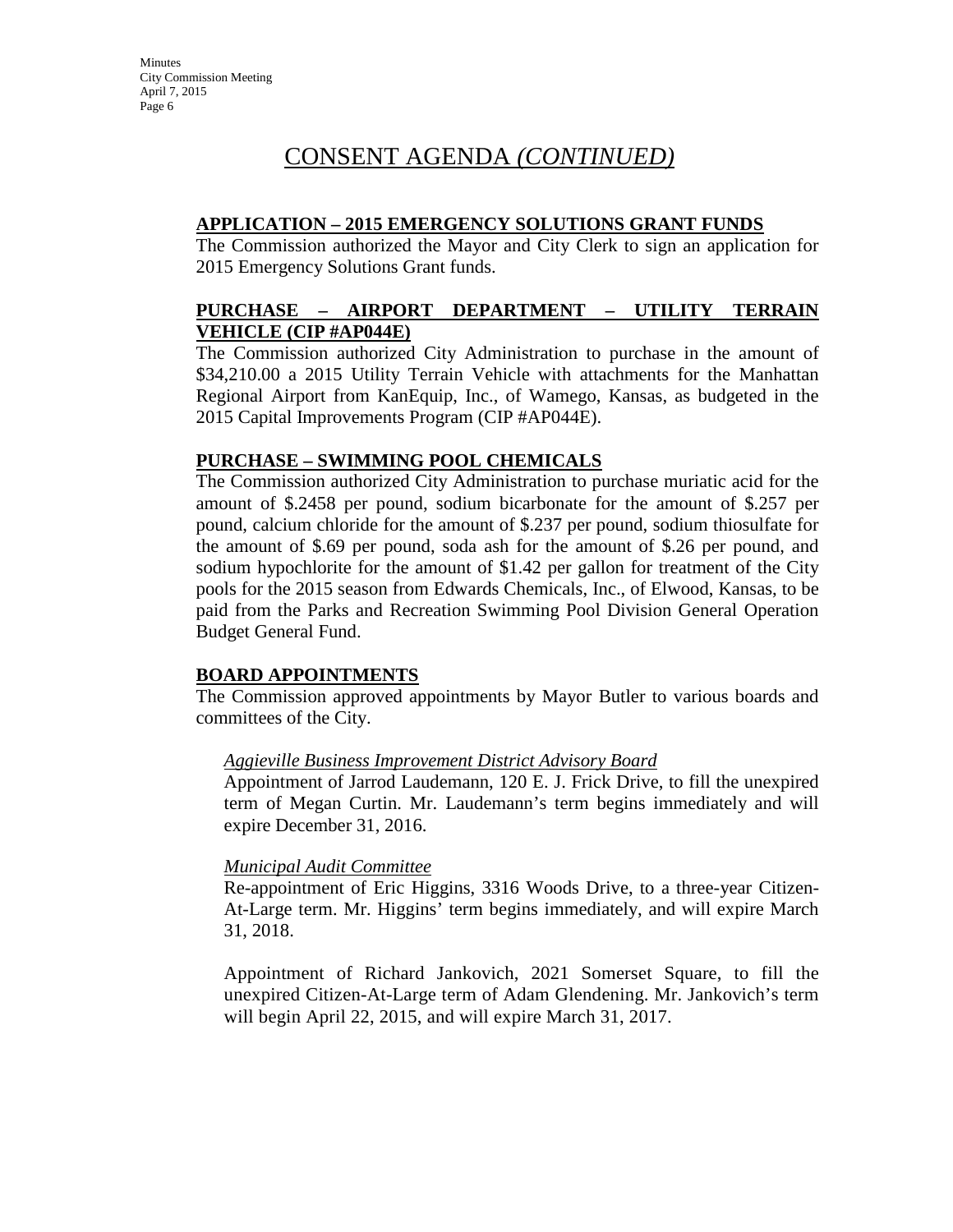After discussion and comments from the Commission, Commissioner McCulloh moved to approve the consent agenda. Commissioner Jankovich seconded the motion. On a roll call vote, motion carried 5-0, with the exception of Item I, CHANGE ORDER NO. 1 – PARKS AND RECREATION OFFICE EXPANSION (SP1206), which carried 4-1, with Commissioner Matta voting against the item.

# GENERAL AGENDA

### **FIRST READING - REZONE - COURTYARDS AT LMH PUD (R-3/AO TO PUD/AO**

Eric Cattell, Assistant Director for Planning, presented an overview of the item. He responded to questions from the Commission regarding the proposed range in sizes from 1,170 square feet in area up to 3,300 square feet in area, depending on design options.

Jason Gish, MKEC Engineering, Inc., provided information about Perfection Signature Properties, LLC, and highlighted the proposed development. He also responded to questions regarding the proposed square footage ranges and provided additional information on design options and optional living spaces available.

Mayor Butler opened the public comments.

Hearing no comments, Mayor Butler closed the public comments.

After discussion and comments from the Commission, Commissioner Jankovich moved to approve the first reading of an ordinance rezoning the Courtyard at LMH PUD, generally located southwest of the intersection of Miller Parkway and Loma Ridge Drive, from R-3/AO, Multiple-Family Residential District with Airport Overlay District, to PUD/AO, Residential Planned Unit Development with Airport Overlay District, based on the findings in the Staff Report *(See Attachment No. 1)* with the seven (7) conditions of approval recommended by the Manhattan Urban Area Planning Board. Mayor Butler seconded the motion. On a roll call vote, motion carried 5-0.

## **RESOLUTION NO. 040715-D - DESIGNATE - LANDMARK WATER TOWER PROPERTY AS PARK LAND**

Kiel Mangus, Assistant City Manager, provided background information and an overview of the item. He also presented the recommendations received from the Parks and Recreation Advisory Board and the Historic Resources Board that were in support of moving forward with the designation of this property as park land.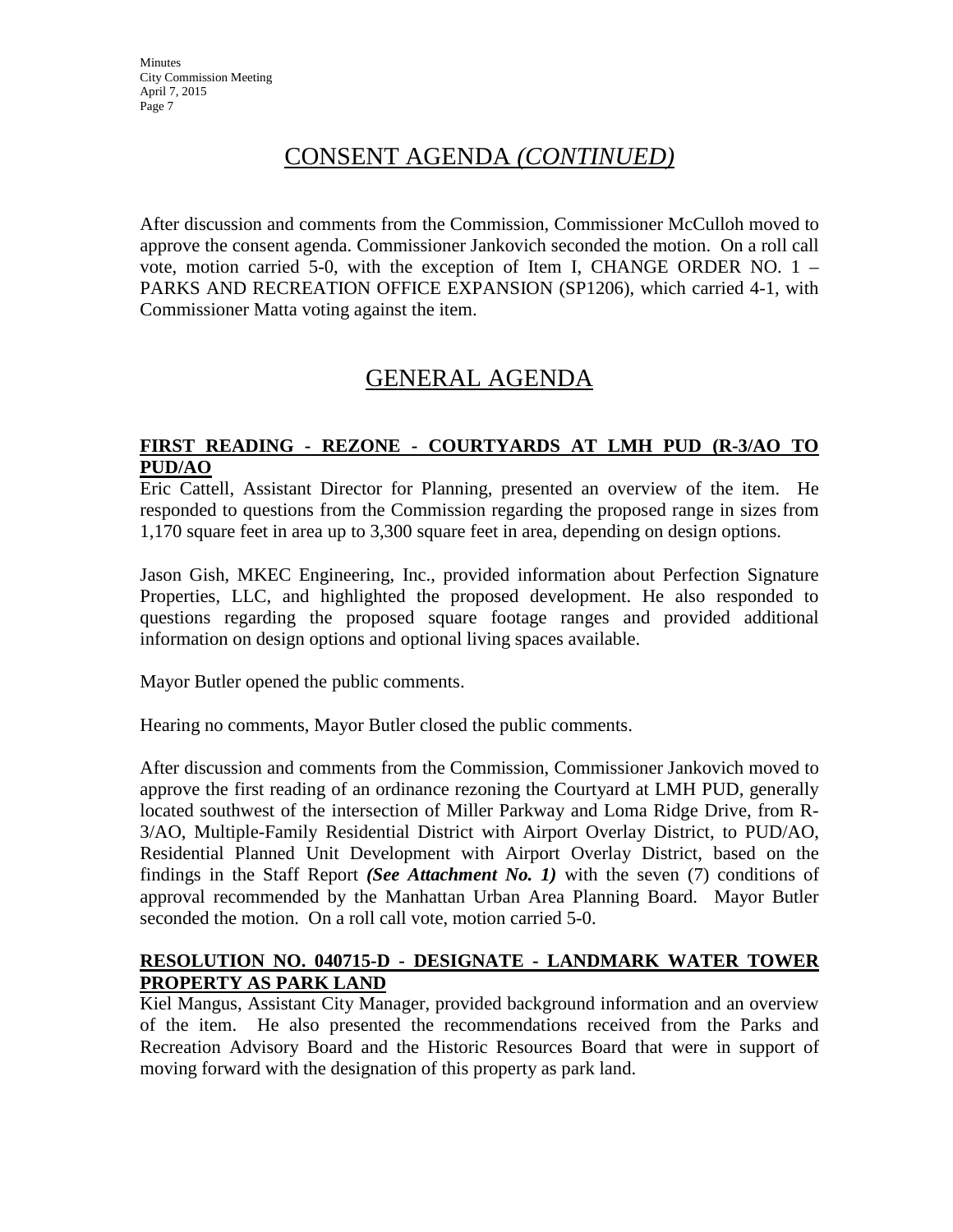# GENERAL AGENDA (*CONTINUED*)

## **RESOLUTION NO. 040715-D - DESIGNATE - LANDMARK WATER TOWER PROPERTY AS PARK LAND** *(CONTINUED)*

Mayor Butler opened the public comments.

Hearing no comments, Mayor Butler closed the public comments.

After discussion and comments from the Commission, Commissioner McCulloh moved to approve Resolution No. 040715-D (Delta), designating the Landmark Water Tower property as park land. Commissioner Reddi seconded the motion. On a roll call vote, motion carried 5-0.

#### **REQUEST FOR PROPOSALS/DEVELOPMENT PLAN - FIXED BASE OPERATIONS (FBO)**

Peter VanKuren, Airport Director, presented background information and provided an overview of prior discussions and the process regarding the item. He highlighted the general aviation (GA) development and existing conditions; the GA development and Fixed Base Operations (FBO) facility layout option 1; the GA development FBO facility layout option 3; and the conceptual design layout and space plan. He informed the Commission that the Airport Advisory Board recommended moving forward with layout option 1 *(See Attachment No. 2)* on a vote of 6-2. He then responded to questions from the Commission regarding the process and future plans to include the FBO in the design process.

After comments from the Commission, Peter VanKuren, Airport Director, responded to questions from the Commission regarding the location of the FBO. He informed the Commission that he spoke with the Federal Aviation Administration (FAA) about plans to relocate the FBO and discussed funding possibilities. He highlighted the general steps involved with the development plan, the design-build process, and the future actions needed by the Commission.

Kiel Mangus, Assistant City Manager, stated that City staff will finalize the draft development plan, explained the process, and clarified that most likely a City Commissioner would be involved in the Request for Proposals (RFP) selection process. He also provided a proposed timeline to have the FBO facility completed and operational.

Ron Fehr, City Manager, provided additional information on the item and highlighted prior discussions with Ron Nordt, current FBO, Kansas Air Center, regarding the facility, location of the facility, and financing and timing considerations. He stated that it would be difficult to go out with two options for a design-build proposal.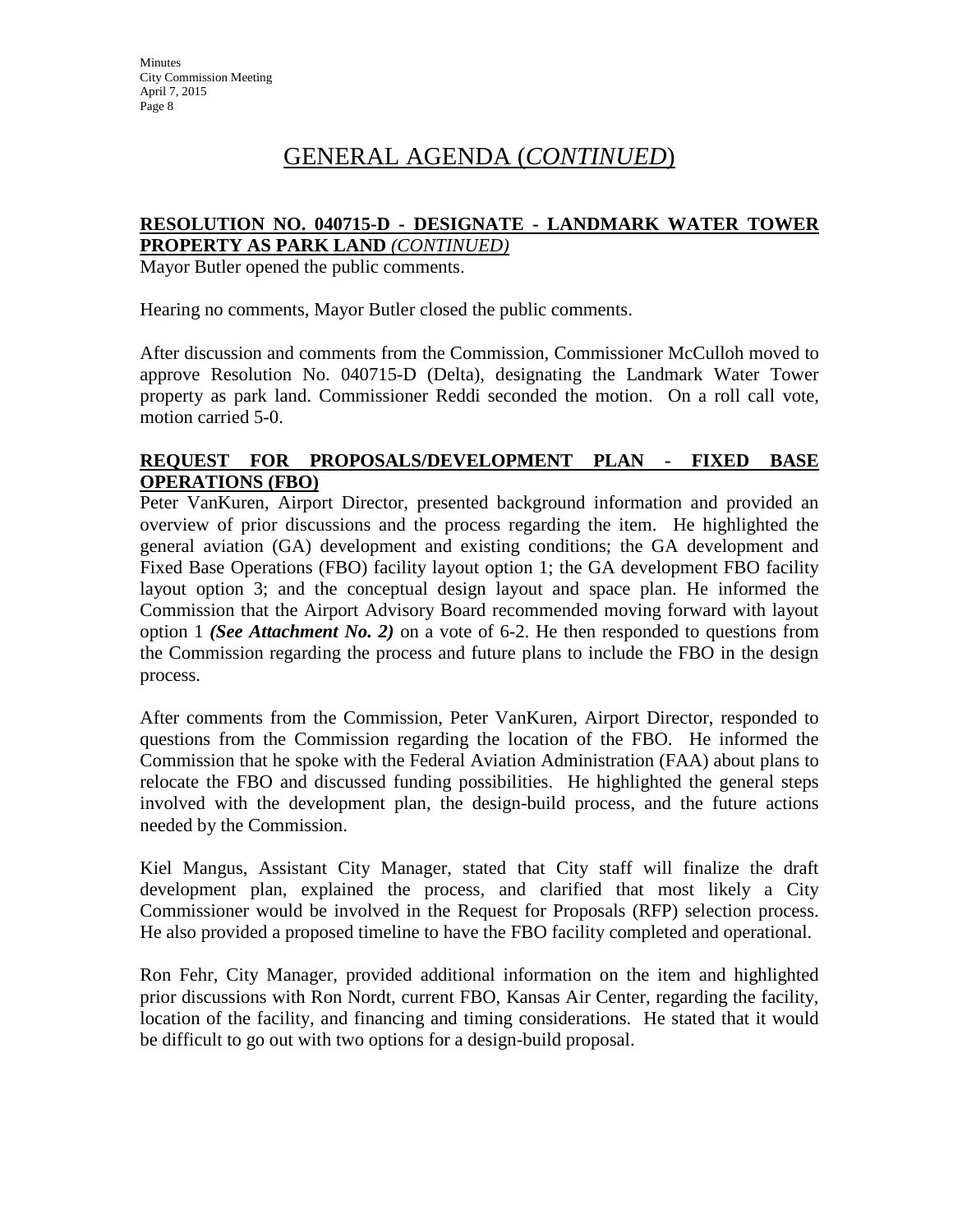Minutes **City Commission Meeting** April 7, 2015 Page 9

## **GENERAL AGENDA (CONTINUED)**

#### REQUEST FOR PROPOSALS/DEVELOPMENT PLAN - FIXED BASE **OPERATIONS (FBO) (CONTINUED)**

After discussion and comments from the Commission regarding the FBO facility options and discussion of sites, there was general support expressed on the Request for Proposals process and on the proposed development plan.

Peter Van Kuren, Airport Director, provided clarification on the construction of the facility and discussed the future apron area. He stated that there is room and a plan for future expansion to meet the future needs and challenges at the Airport.

Mayor Butler opened the public comments.

Hearing no comments, Mayor Butler closed the public comments.

After further comments from the Commission, Commissioner Jankovich moved to approve the development plan as outlined in the documents prepared by City Administration and authorize City Administration to finalize a Request for Proposals and solicit proposals and qualifications for a new FBO Facility. Commissioner Reddi seconded the motion. On a roll call vote, motion carried 5-0.

#### **ADJOURNMENT**

At 8:03 p.m., the Commission adjourned.

Hees, MMC, City Clerk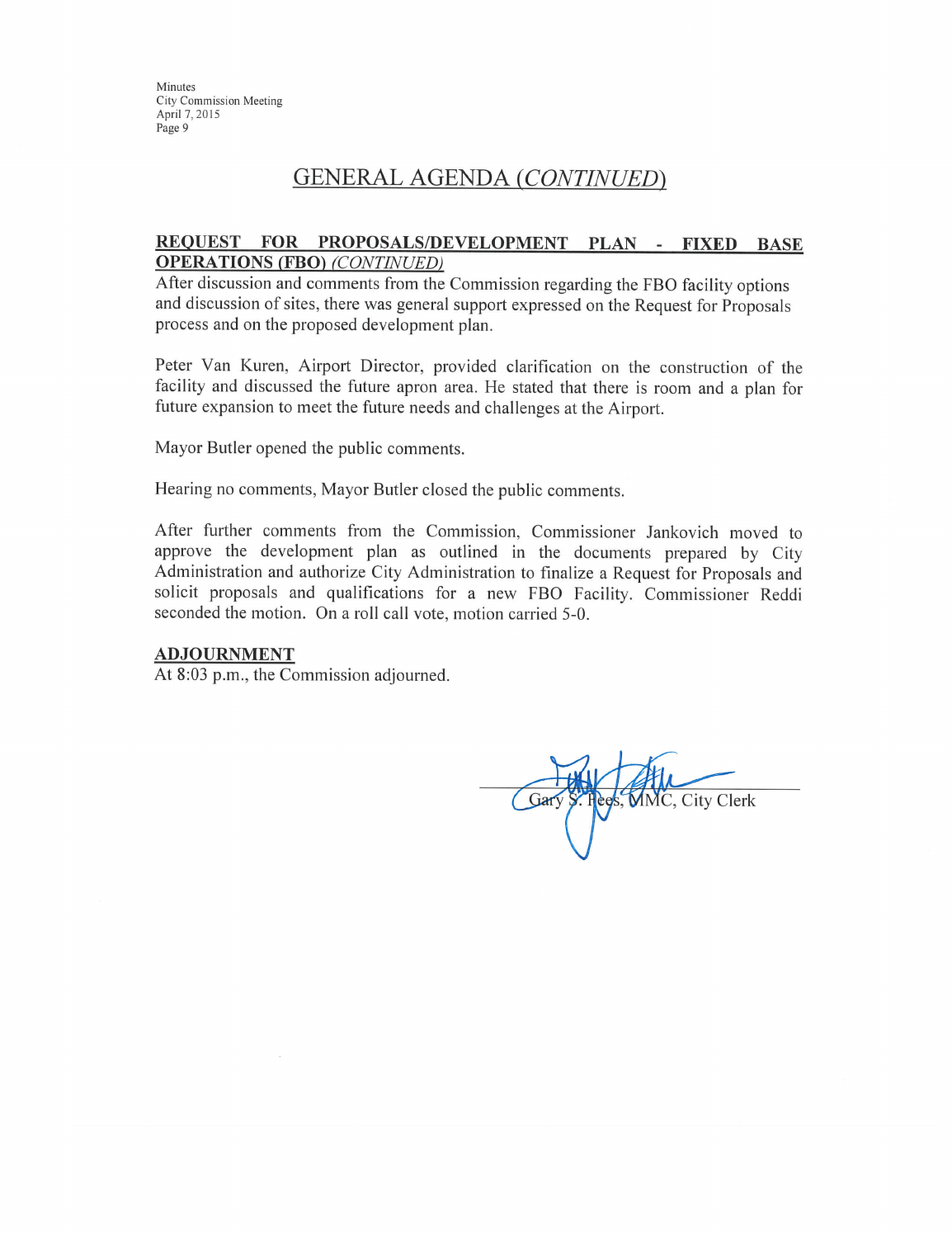#### **STAFF REPORT**

#### **APPLICATION TO REZONE PROPERTY TO PLANNED UNIT DEVELOPMENT DISTRICT**

## **BACKGROUND**

- **FROM:** R-3/AO, Multiple-Family Residential District and Airport Overlay District
- **TO:** The Courtyard at LMH PUD, Residential Planned Unit Development and AO, Airport Overlay District.
- **OWNERS:** Perfection Signature Properties, LLC
- **APPLICANT:** MKEC Engineering

**DATE OF NEIGHBORHOOD MEETING:** January 14, 2015

**DATE OF PUBLIC NOTICE PUBLICATION:** March 2, 2015

## **DATE OF PUBLIC HEARING: PLANNING BOARD:** March 23, 2015 **CITY COMMISSION:** April 6, 2015

**LEGAL DESCRIPTION:** Lots 13 – 28, Lee Mill Heights, Unit 8 and the rights-of-way of Laussac Circle and Leyden Circle.

**LOCATION:** Generally located to the southwest of the intersection of Miller Parkway and Loma Ridge Drive, or 150 northwest of the intersection of Lochenshire Drive and Miller Parkway.

**AREA:** 8.78 acres (382,456 square feet)

**PROPOSED USES:** Twenty-four (24) single-family detached dwellings on individual lots. The development is described as a "zero lot line patio home development." Zero lot line developments are laid out so that homes are spaced closer than typical, in this case at least ten (10) feet from each home (a minimum of 5 feet from the side property line), and designed so that each home has a private courtyard located near the rear of the home. See Figure 1 for a visual example of the development's design.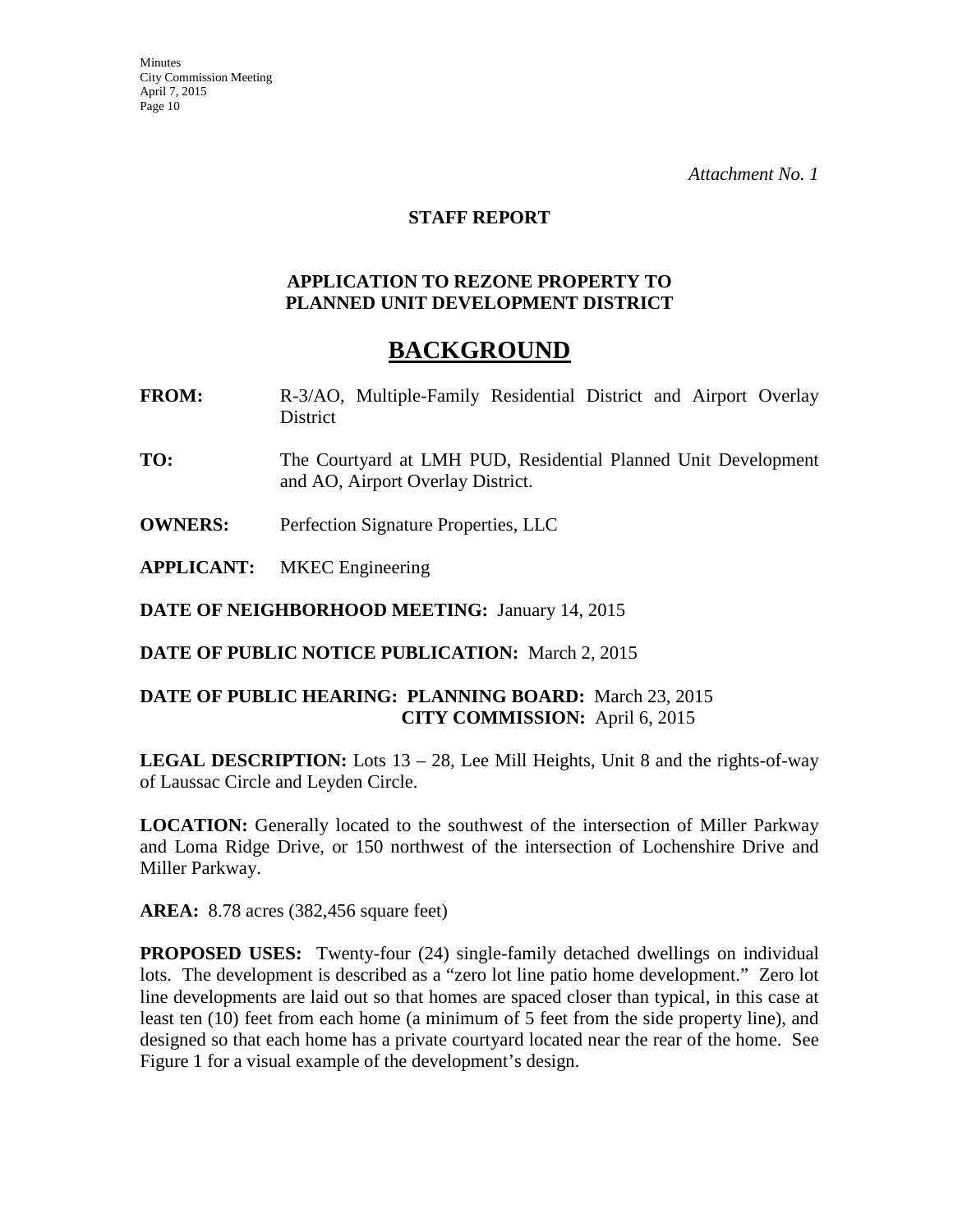

## Figure 1

**PROPOSED BUILDINGS AND STRUCTURES:** As previously mentioned, the proposed development is designed as "zero lot line patio homes." The premise of the development design is to have narrow side yard setbacks (5 feet from the side property line) to maximize developable areas. Near the rear of each house is a private courtyard, including indoor, covered and outdoor space that is adjacent to a blank wall of the adjoining home.

The proposed develop is created to allow individual property owners the ability to select one (1) of seven (7) home designs. The applicant describes the home designs as "European County theme." Each design has variations of the entry way to the home and exterior materials and floor plans. The exterior material pallet ranges from limestone veneer, lap siding and/or vinyl rough split shake siding.

The homes range in size from approximately 1,170 square feet in area up to approximately 3,300 square feet in area, depending on home design options, such as den/office, covered patio or a 4-season sitting room. Each home is a two-bedroom, two-bathroom, and 2-car design with variations of the size and location of kitchen, living rooms, courtyard area and the optional living spaces, such as the den/office area. Depending on the lot configuration, some homes may have a 3-car garage.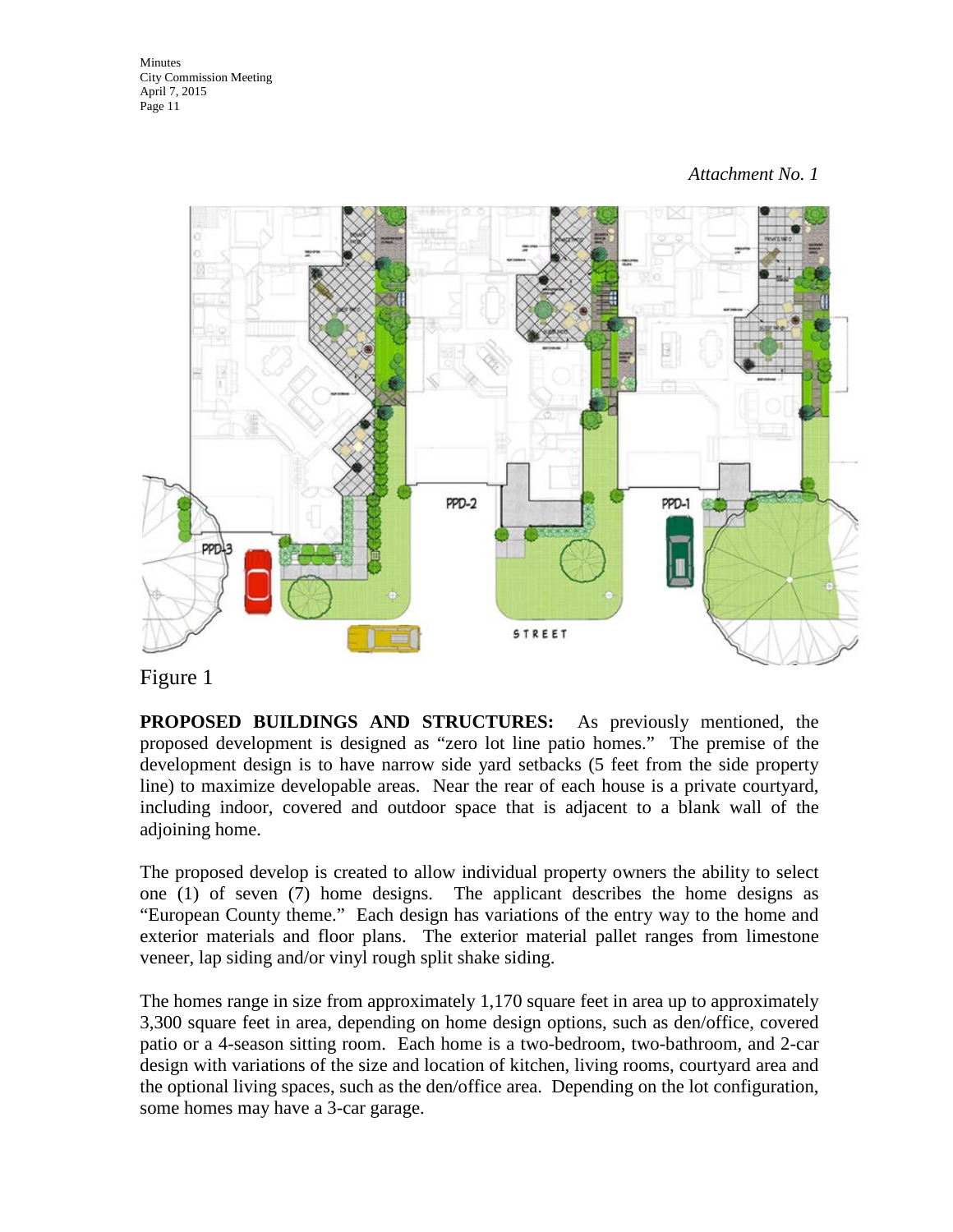The proposed lots range in size from 7,316 square feet (0.17 acres) to 41,866 square feet (0.96 acres). The lots backing onto Miller Parkway will be slab on grade construction, with the option of an above ground storm shelter. The lots to the south of the proposed Lichen Lane may have walkout basements to take advantage of the existing grades in that area.

The proposed Residential PUD is being designed to provide home buyers the maximum flexibility possible to pick a home model and create the outdoor space to their liking.

| <b>Use</b>                         | <b>Square Feet</b> | <b>Percentage</b> |
|------------------------------------|--------------------|-------------------|
| <b>Building</b>                    | 83,402             | 24.89%            |
| Lots $1-12$                        |                    | 36.9%             |
| Lots $13 - 24$                     |                    | 18.7%             |
| <b>Street ROW</b>                  | 45,422             | 11.9 %            |
| Private Yard Area                  | 252,136            | 65.9%             |
| Open Space (Reserve A, B, $\& C$ ) | 1,496              | 0.39%             |

## **PROPOSED LOT COVERAGE**

## **PROPOSED SIGNS**

The proposed development will have 2 sign at the main entrance at the intersection of Lichen Lane and Miller Parkway. A 16 foot x 3 foot (48 square foot) externally illuminated sign consisting of pin mounted lettering on a limestone slab measured at approximately 20 foot by 10 foot (200 square feet) is proposed in Tract B. This sign will be in a landscape area with a low stone planter wall and surrounded by landscaping.

The second sign will be in Tract A and will consist of a 1.5 foot x 1.5 foot (3 square foot) externally illuminated sign hanging from a limestone column. The column will be approximately 8 feet tall. According to the application documents, the sign and column is to be landscaped with native grasses. The location of the sign has been reviewed to ensure that it will not cause any traffic issues due created by obstructing the line of sight for vehicles, bicycles and pedestrians.

In addition to the proposed signs, the City Administration is recommending that the signage allowed for low density residential districts in Section 6-201 and the applicable exempt signage listed in Section  $6-102(A)(2)$  be permitted (see attached). The proposed PUD essentially consists of single-family detached homes, so City Administration proposes to regulate signage accordingly.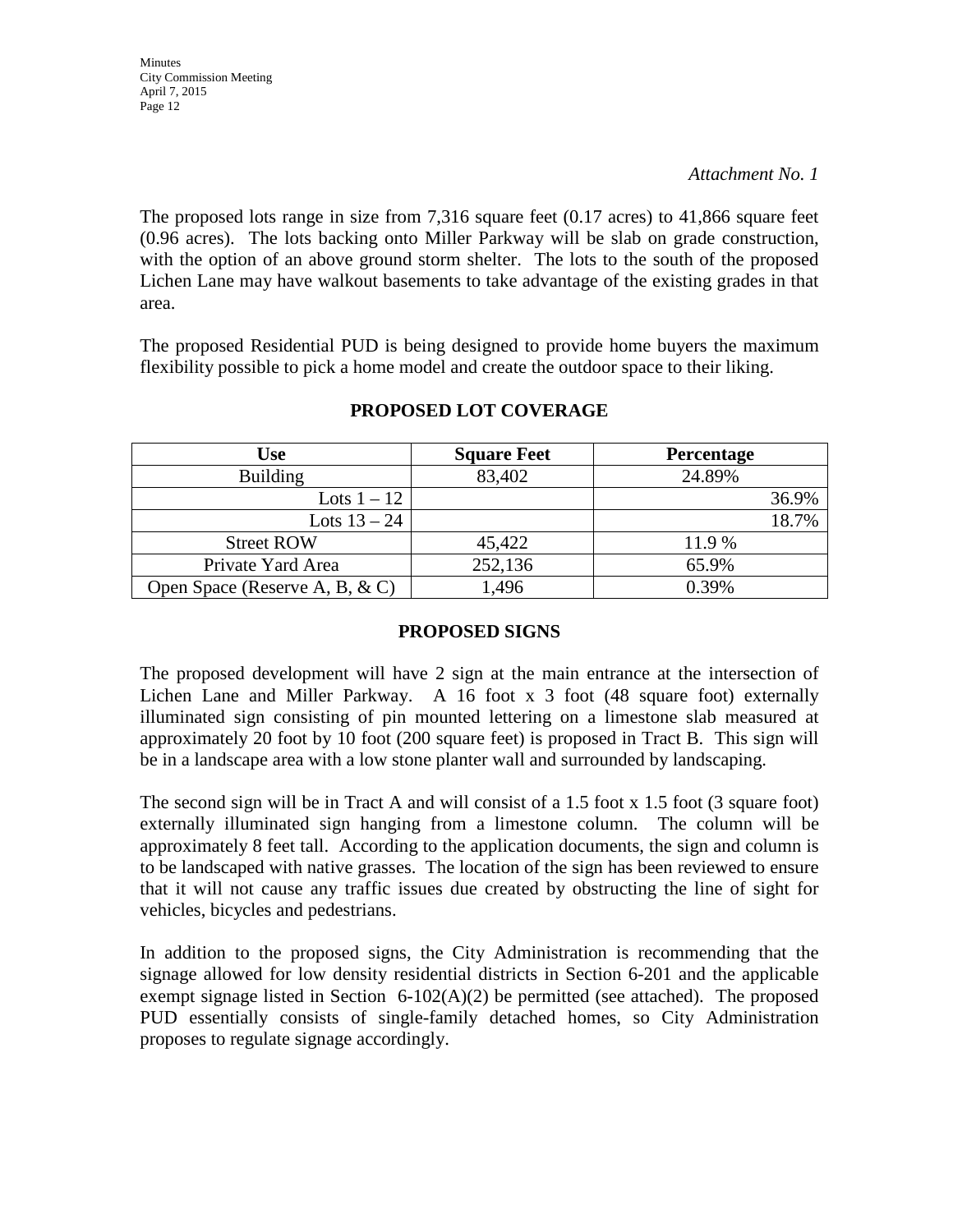**PROPOSED LIGHTING:** The application documents state that "The PUD proposes similar street lighting fixtures as implemented by surrounding single-family developments. It is anticipated that there will be only one street light along Lichen Lane. In addition to the street light, the proposed signage at the entrance to the development will use external lighting.

## **SIX REVIEW CRITERIA FOR PLANNED UNIT DEVELOPMENTS**

**1. LANDSCAPING:** Landscaping will consist of trees and shrubs along Miller Parkway to screen the development from the adjacent collector street and the adjacent neighborhoods from the proposed development. The landscape screening will consist of deciduous shade trees, ornamental deciduous, evergreen trees and bushes. The City's Park and Recreation Department has reviewed the landscape plan and finds its design and proposed plant materials acceptable.

The proposed development is to consist of owner-occupied single-family detached homes. The design of the lot and the home, with the private courtyard area allows for home owners to landscape their property to their preferences. Considering this unique factor of the development, City Administration has not requested landscaping plans for these private areas. The application materials show sample designs, but they should not be considered as the final landscaping plan.

A Condition of Approval is that a landscape performance will be required at the time development. Because of the unique conditions of the owner-occupied areas, the landscape agreement will be only for the areas along Miller Parkway and the landscape areas in Tract A, B  $&$  C at the intersection of Miller Parkway and Lichen Lane.

**2. SCREENING:** As previously described, a mix of deciduous and evergreen trees and bushes will be used to screen the proposed development from the traffic along Miller Parkway and provide a landscape buffer from the adjacent homes in the area.

Screening of the private courtyards for individual homes will occur through the design of the zero-lot line development. The blank wall of the adjacent property will define and screen the private courtyard from the neighbor and the rest of the area.

The storing or screening of individual trash containers will be done in a manner similar to other single-family homes throughout the City.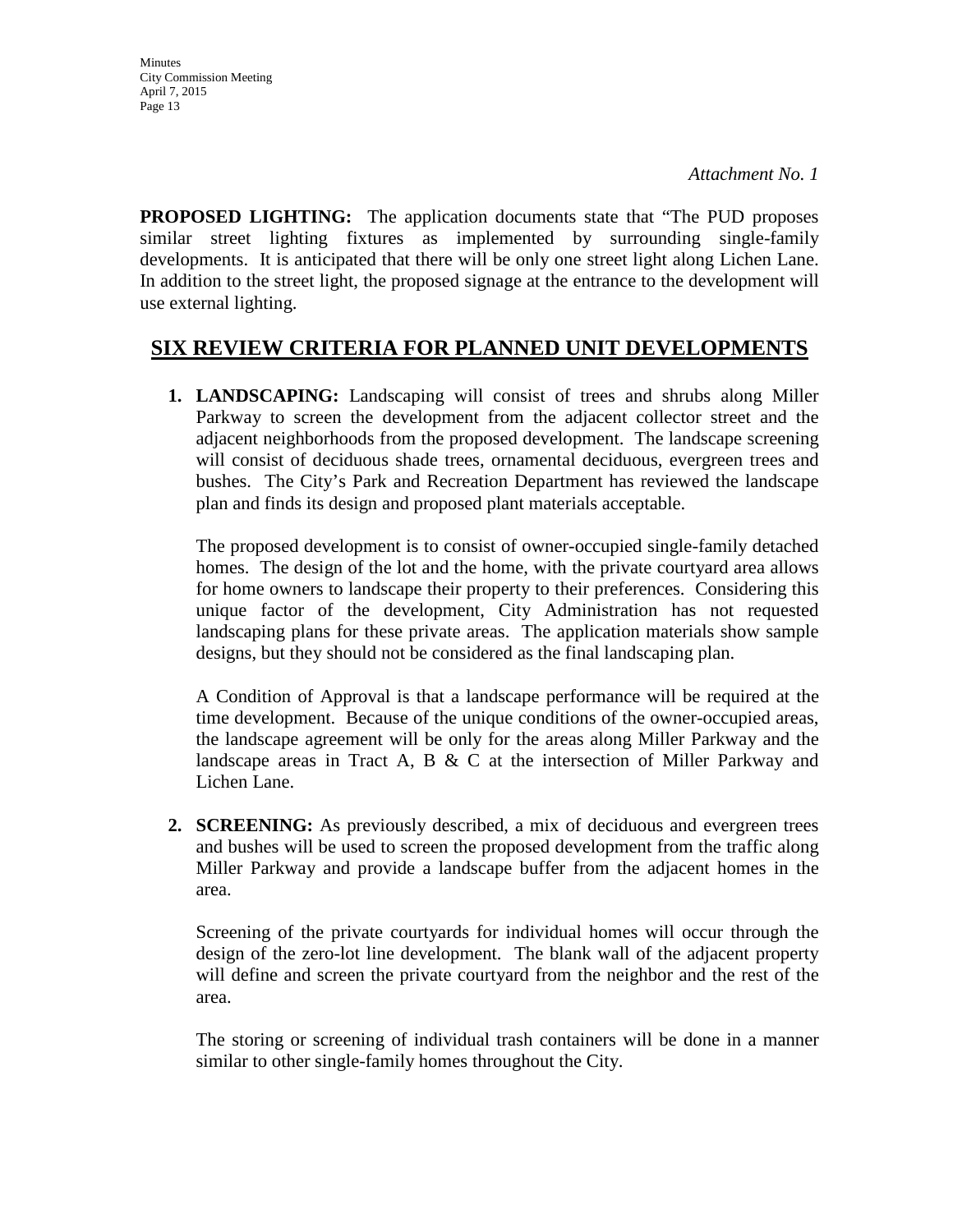**3. DRAINAGE:** The subject site drains to the south into the Eureka Valley Floodplain, which in turn drains to the Kansas River.

The subject site was originally Lot 24, Lee Mill Heights Addition, Unit Four, which was preliminary platted in 2007 as part of Lee Mills Heights, Phase Two preliminary plat. Most recently the development area was replatted to be Lots 13 – 28, Lee Mill Heights, Unit Eight.

Schwab-Eaton, P.A. conducted a drainage study for the approved preliminary plat of Lee Mill Heights, Phase Two (2007 document attached). The area associated with the preliminary plat was included in the original and revised drainage study of lee Mill Heights, Phase Two. The drainage plan for this area was to collect stormwater runoff in a detention basin to the southeast that was created with the Grand Bluff at Mill Pointe subdivision.

The originally plat Lot 24 was intended for a multiple-family development, but no development plans was ever publicly presented. The developer did create a restricted covenant that limited the number of dwelling on the original lot to be no more than 11 dwelling units per net acre. The final plat of lee Mill Heights Addition, Unit Eight created 16 single-family lots and 2 cul-de-sacs in this area, with an overall residential density of 2.35 dwelling units per net acre. The proposed development creates 24 single-family detached homes in a development pattern that is new to Manhattan. The net density of the proposed development is 3.1 dwelling units per net acre.

The proposed development and modifications to the layout of the streets, lots and easements do not alter the findings of the initial drainage studies. The stormwater runoff will still go to the existing detention basin to the southeast. The City Stormwater Engineer (memo attached dated march 18, 2015) has reviewed the proposed development and accepts the findings in the drainage report and proposed stormwater drainage plan. The Stormwater Engineer has commented that existing storm sewer pipes within the development will need to be approved to reduce the effects of erosion. Water quality best management practice requirements will be required to be addressed at the time of the Final Development Plan of the PUD.

**4. CIRCULATION:** Access to the proposed development will occur on a new local residential street, Lichen Lane. Lichen Lane is shown to be a 31 foot wide street within a 50 foot wide right-of-way. The new local residential street will intersect with Miller Parkway to the east and Loma Ridge Drive to the west. Both street intersections are aligned with adjacent streets. Access onto Miller Parkway will be prohibited.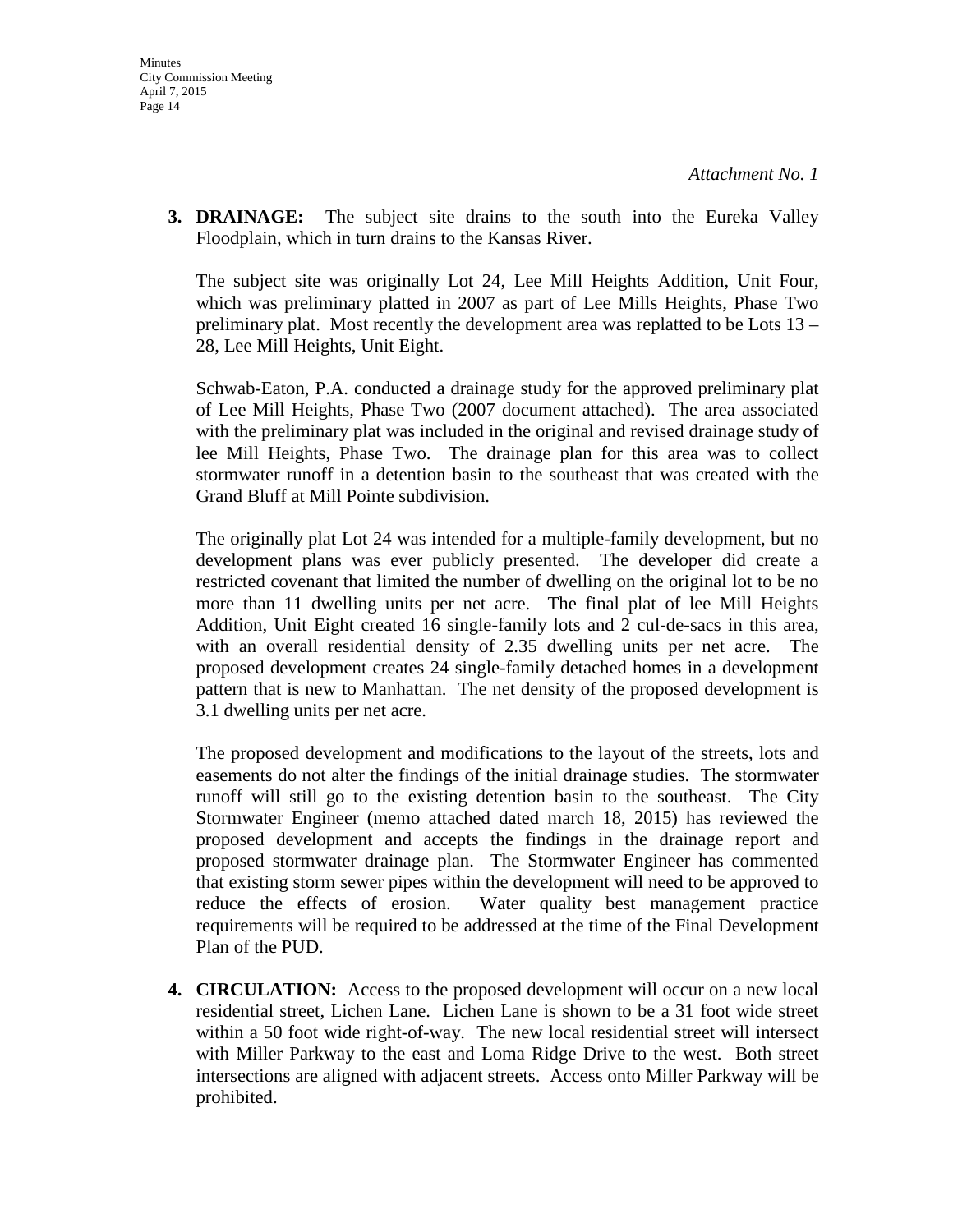**Off-street Parking:** The building plans for the proposed single-family development shows two-car wide driveway leading to two-car attached garages for each home. The Off-street parking requirements of the Zoning Regulations for single-family dwellings require at least 2 off-street parking spaces for each dwelling. The proposed development meets the minimum parking requirements for the development type.

**Pedestrian and Bicycle Access:** A 5 foot wide sidewalk is proposed on the south side of Lichen Lane. The preliminary development plans also shows a 5 foot wide sidewalk along the east side of Loma Ridge Drive. This sidewalk will provide a pedestrian connection to the new City park area to the southwest of the development. A sidewalk exists on both sides of Miller Parkway. The sidewalks proposed with the development will connect to the existing sidewalks on Miller Parkway.

Bicycle lanes are present along both sides of Miller Parkway. Bicycle facilities are not required along local residential streets. No bicycle lanes are proposed along Lichen Lane or Loma Ridge Drive.

The applicant has submitted a traffic analysis comparing the traffic anticipated to be generated from the site based on a multiple-family development with the limit of 11 dwelling units per net acre (as originally envisioned and planned for the development) to the proposed development of 24 single-family homes. The applicant's analysis found that the original multiple-family development would generate 645 trips ends per average weekday and 39 trip ends in the peak P.M. hour. The proposed single-family development would generate 6.63 trip ends per average weekday and 15 trips during the peak P.M. hour. The analysis concluded that "the proposed development would have much less traffic impact than a higher density multi-family development that could be built under the existing zoning."

The Director of Public Works has reviewed the development plans and the traffic analysis and accepts its findings (*see attached memo)*. The Director is not requiring any additional development requirements or restrictions.

**5. OPEN SPACE AND COMMON AREA:** Three reserved areas are proposed at the intersection of Miller Parkway and Lichen Lane. These reserved areas are common areas dedicated to landing and signage for the development. The improvements in these areas will be the responsibility of the Home Owners Association of the development.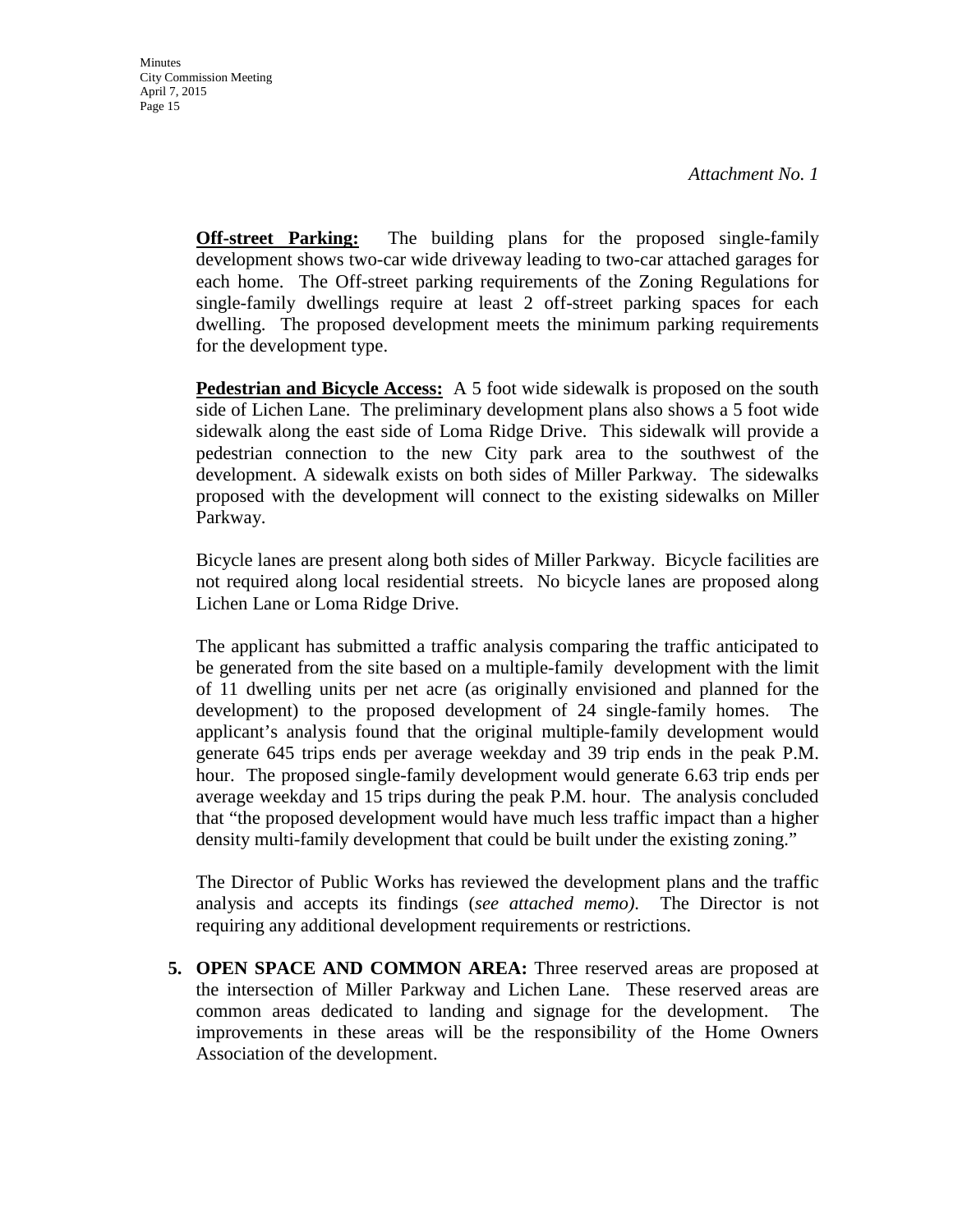**Minutes** City Commission Meeting April 7, 2015 Page 16

*Attachment No. 1* 

**6. CHARACTER OF THE NEIGHBORHOOD:** The neighborhood can be characterized as a developing residential area of the city with a majority of the property being single-family detached homes. There are single-family attached dwelling and multiple-family dwellings designed as townhomes to the north and east of the subject site. The single-family residential lots range from 8,700 square feet to 29,000 square feet in area, with the average lot size being around 20,000 square feet.

## **THIRTEEN MATTERS TO BE CONSIDERED WHEN CHANGING ZONING DISTRICTS**

- **1. EXISTING USE:** Undeveloped land that has been platted for 16 single-family detached homes.
- **2. PHYSICAL AND ENVIRONMENTAL CHARACTERISTICS:** The subject site is typical Flint Hills land form, with native grasses. The subject site is to the southwest of Miller Parkway. The area immediately adjacent to the Miller Parkway significantly slopes to the southwest to a natural ravine where it drains to the Eureka Valley floodplain. The site is in the Conical Zone of the Manhattan Airport.

## **3. SURROUNDING LAND USE AND ZONING:**

**NORTH:** Miller Parkway right-of-way, Single-family homes in Lee Mill Heights Additions, Units Four, Seven and Eight; R-1, Single-Family Residential District

**SOUTH:** Agricultural and steep slope; AG, Agricultural District.

**EAST:** Single-family homes in Lee Mill Heights Additions, Units Four; R-1, Single-Family Residential District

**WEST:** Single-family homes in Lee Mill Heights Additions, Units Seven; R-1, Single-Family Residential District

- **4. CHARACTER OF THE NEIGHBORHOOD:** See above under Review Criteria for Planned Unit Development, number 6.
- **5. SUITABILITY OF SITE FOR USES UNDER CURRENT ZONING:** The subject site is currently zoned R-3, Multiple-Family Residential District and was platted into 16 single-family residential lots in 2012. The current lot configuration complies with the R-3 District.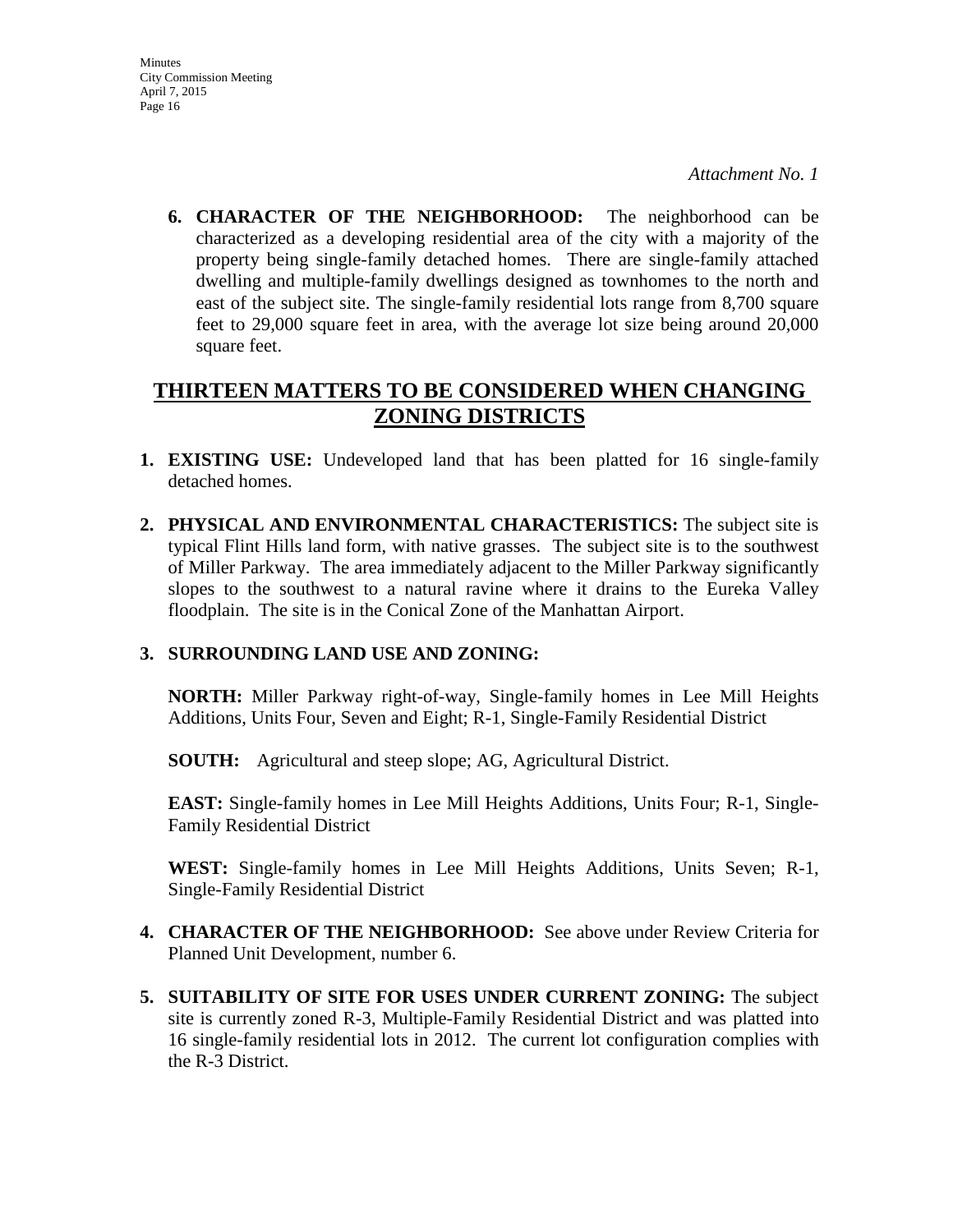**6. COMPATIBILITY OF PROPOSED DISTRICT WITH NEARBY PROPERTIES AND EXTENT TO WHICH IT MAY HAVE DETRIMENTAL AFFECTS:** The subject site is in a growth area of the City. Increase in light, noise and traffic are expected, which will be similar to that generated by the surrounding single-family residents.

The proposed PUD creates a single-family detached development with design characteristics currently unique to Manhattan, but has been created in other areas of Kansas. The design of each home creates narrow side yard setbacks (5 feet from the side property line) to maximize developable areas. Near the rear of each house is a private courtyard, including indoor, covered and outdoor space that is adjacent to a blank wall of the adjoining home. The purpose of the rezoning request to Residential Planned Unit Development is to allow for an efficient way to approve the development design. The PUD also provides assurance that the public landscaping will be installed as proposed. The alternative to the PUD process would be to have each property apply to the Board of Zoning Appeals to reduce the minimum side yard setback of the Zoning District.

The proposed use of the rezoning request is identical the surrounding neighborhood. The unique development characteristics of the single-family development should not be detrimental to the surrounding residential properties.

**7. CONFORMANCE WITH COMPREHENSIVE PLAN:** The subject site is shown on the March, 2015 Manhattan Urban Area Comprehensive Plan Future Land Use Map in the Southwest Planning Area as Residential Low to Medium (RLM) Density. A large portion of the site is in the conical zone of the Manhattan Regional Airport. The AO District will be added as an Overlay District with the rezoning to those parts within the conical zone. (note: the 2003 Comprehensive Plan shows the subject site as RLM density also)

#### RLM policies include:

#### *RLM-1: Characteristics*

*The Residential Low to Medium Density designation incorporates a range of singlefamily, single-family attached, duplex, and town homes, and in appropriate cases include complementary neighborhood-scale supporting land uses, such as retail, service commercial, and office uses in a planned neighborhood setting, provided they conform with policies for Neighborhood Commercial Centers. Small-scale multiplefamily buildings and condominiums may be permissible as part of a planned unit development, or special mixed-use district, provided open space requirements are adequate to stay within desired densities.*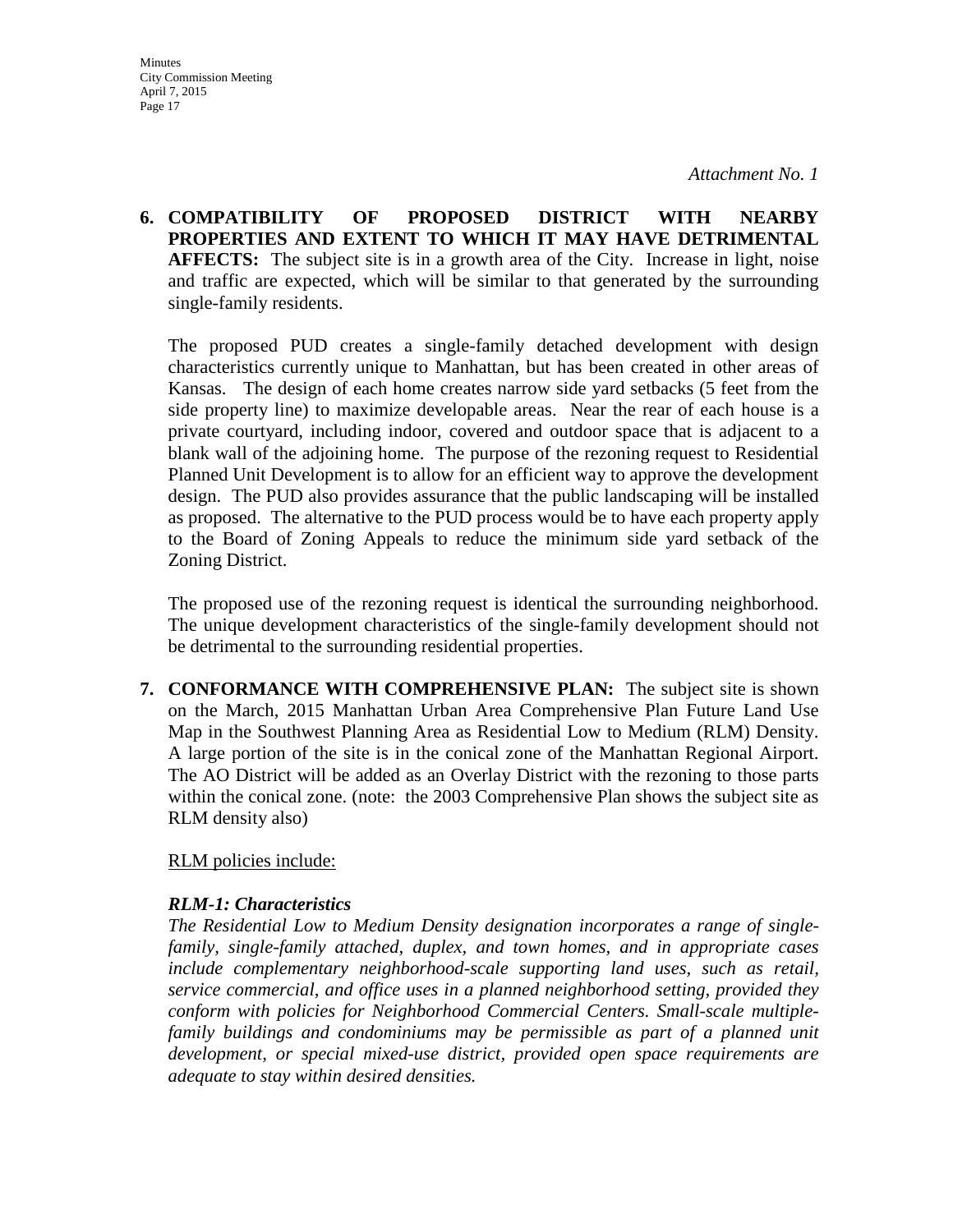## *RLM-2: Appropriate Density Range*

*Densities in the Residential Low to Medium Density designation range between less than one dwelling unit/acre up to 11 dwelling units per net acre.* 

## *RLM-3: Location*

*Residential Low to Medium Density neighborhoods typically should be located where they have convenient access to and are within walking distance to community facilities and services that will be needed by residents of the neighborhood, including parks, schools, shopping areas, transit and other community facilities. Where topographically feasible, neighborhoods should be bounded by major streets (arterials and/or collectors) with a direct connection to work, shopping, and recreational activities. The Residential Low to Medium Density designation includes most established neighborhoods outside of the core area as well as future residential growth areas to the west and east.* 

## *RLM-4: Variety of Housing Styles*

*To avoid monotonous streetscapes, the incorporation of a variety of architectural styles is strongly encouraged in all new development, particularly when a single housing type (e.g., detached single-family) is prevalent.*

The proposed development creates 24 single-family detached lots on the 8.78 acre subject site. The net residential density is 3.1 dwelling units per net acres. The proposed development reaches RLM policy #4 by creating a new style of singlefamily residential development to the predominately traditional single-family detached homes. The proposed rezoning conforms to the Comprehensive Plan.

## **8. ZONING HISTORY AND LENGTH OF TIME VACANT AS ZONED:**

- May 21, 2007 MUAPB holds public hearing and considers annexation, rezoning and Preliminary Plat of Lee Mill Heights Addition Unit Four. MUAPB recommends approval of annexation and rezonings (R-1/AO, R-3/AO and R-3), and approves Preliminary Plat with conditions.
- June 19, 2007 City Commission approves first reading of ordinances annexing and rezoning Lee Mill Heights, Unit Four.
- July 3, 2007 City Commission approves Ordinance No. 6629 and 6630 annexing and rezoning Lee Mill Heights, Unit Four.
- July 16, 2007 MUAPB approves the Final Plat of Lee Mill Heights Addition, Unit Four, on a vote of 5-0.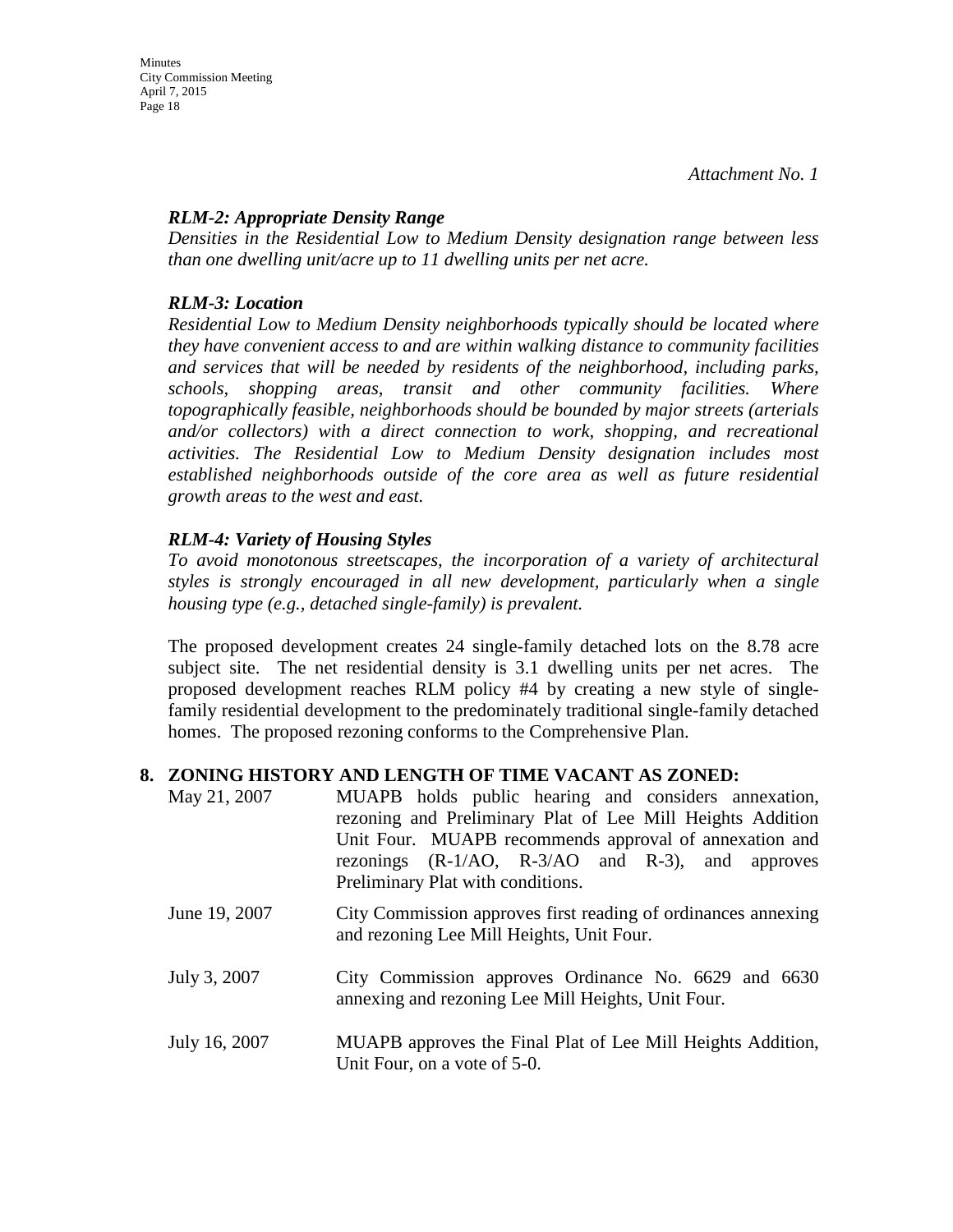| October 16, 2007  | City Commission accepts the easements and rights-of-ways as<br>shown on the Final Plat of Lee Mill Heights Addition, Unit<br>Four.                                    |
|-------------------|-----------------------------------------------------------------------------------------------------------------------------------------------------------------------|
| February 23, 2012 | MUAPB holds public hearing approves the Preliminary Plat of<br>Lee Mill Heights Addition Unit Eight, which consists of Lots 1<br>and 24, Lee Mill Heights, Unit Four. |
| April 16, 2012    | MUAPB approves the Final Plat of Lee Mill Heights Addition,<br>Unit Eight, on a vote of 5-0.                                                                          |

May 1, 2012 City Commission accepts the easements and rights-of-ways as shown on the Final Plat of Lee Mill Heights Addition, Unit Eight.

## **9. CONSISTENCY WITH INTENT AND PURPOSE OF THE ZONING ORDINANCE:**

The intent and purpose of the Zoning Regulations is to protect the public health, safety, and general welfare; regulate the use of land and buildings within zoning districts to assure compatibility; and to protect property values.

The PUD Regulations are intended to provide a maximum choice of living environments by allowing a variety of housing and building types; a more efficient land use than is generally achieved through conventional development; a development pattern that is in harmony with land use density, transportation facilities and community facilities; and a development plan which addresses specific needs and unique conditions of the site which may require changes in bulk regulations or layout.

Through the PUD rezoning process, the intent and purpose of the Zoning Regulations are met. The PUD provides for the efficient land use that is also in harmony with the area's residential density. The PUD process also offers conditions to the development that will protect the health, safety and general welfare of the community and protect property values. Subject to the conditions of approval, the proposed amendment is consistent with the Zoning Regulations.

**10. RELATIVE GAIN TO THE PUBLIC HEALTH, SAFETY AND WELFARE THAT DENIAL OF THE REQUEST WOULD ACCOMPLISH, COMPARED WITH THE HARDSHIP IMPOSED UPON THE INDIVIDUAL OWNER:** There appears to be no gain to the public that denial would accomplish. Traffic increases can be adequately handled by Marlatt Avenue and pedestrian safety is accommodated. Public utilities and facilities can be extended to adequately serve the subdivision, and most importantly, fire and emergency service protection. Denial of the request may be a hardship to the owner.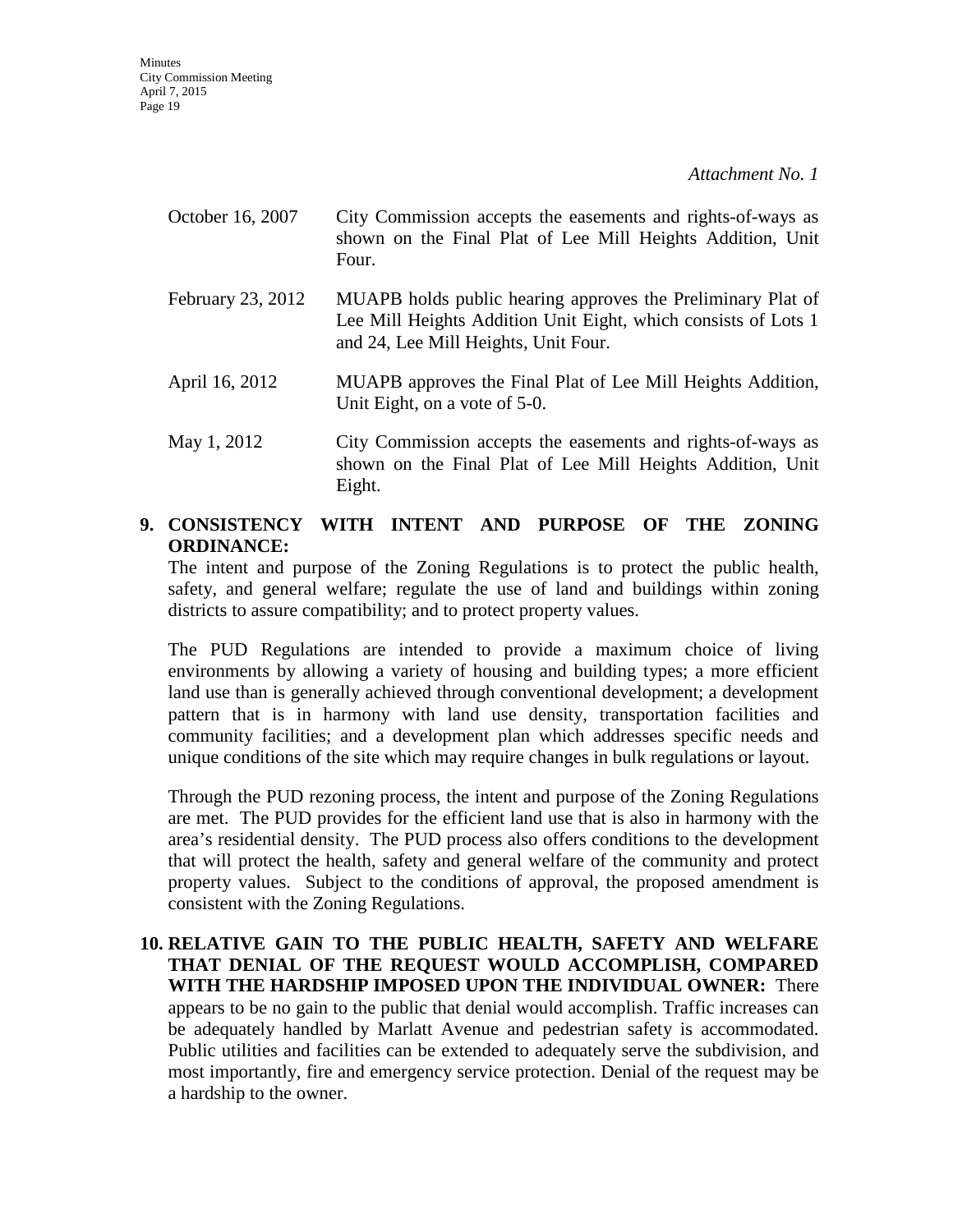**11. ADEQUACY OF PUBLIC FACILITIES AND SERVICES:** Adequate public water, sanitary sewer, streets and pedestrian sidewalks are currently available to serve the development.

#### **12. OTHER APPLICABLE FACTORS:**

- **13. STAFF COMMENTS AND RECOMMENDATION:** City Administration recommends approval of the proposed rezoning of The Courtyards at LMH Residential Planned Unit Development from R-3/AO, Multiple-Family Residential District and Airport Overlay District to PUD/AO, Residential Planned Unit Development and Airport Overlay District, with the following conditions of approval:
	- 1) The Permitted Use shall be Single-Family Residential.
	- 2) A maximum of 24 total single-family detached dwelling units shall be allowed.
	- 3) Signage on Tracts A, B and C as proposed in the application documents shall be allowed.
	- 4) Signage for low to medium density residential districts as described in Article VI, Section 6-201 shall be permitted.
	- 5) Exempt signage shall include signage described in Article VI, Section 6-  $102(A)(2)(a)$ , (b), (c), (e), (i), (k), and (1).
	- 6) Landscaping and irrigation shall be provided pursuant to a Landscaping Performance Agreement between the City and the owner, which shall be entered into prior to issuance of a building permit.
	- 7) All landscaping and irrigation shall be maintained in good condition.

## **ALTERNATIVES:**

- 1. Recommend approval of the proposed rezoning of The Courtyards at LMH Residential Planned Unit Development from R-3/AO, Multiple-Family Residential District and Airport Overlay District to PUD/AO, Residential Planned Unit Development and Airport Overlay District, stating the basis for such recommendation, with the conditions listed in the Staff Report.
- 2. Recommend approval of the proposed rezoning of The Courtyards at LMH Residential Planned Unit Development from R-3/AO, Multiple-Family Residential District and Airport Overlay District to PUD/AO, Residential Planned Unit Development and Airport Overlay District, and modify the conditions, and any other portions of the proposed PUD, to meet the needs of the community as perceived by the Manhattan Urban Area Planning Board, stating the basis for such recommendation, and indicating the conditions of approval.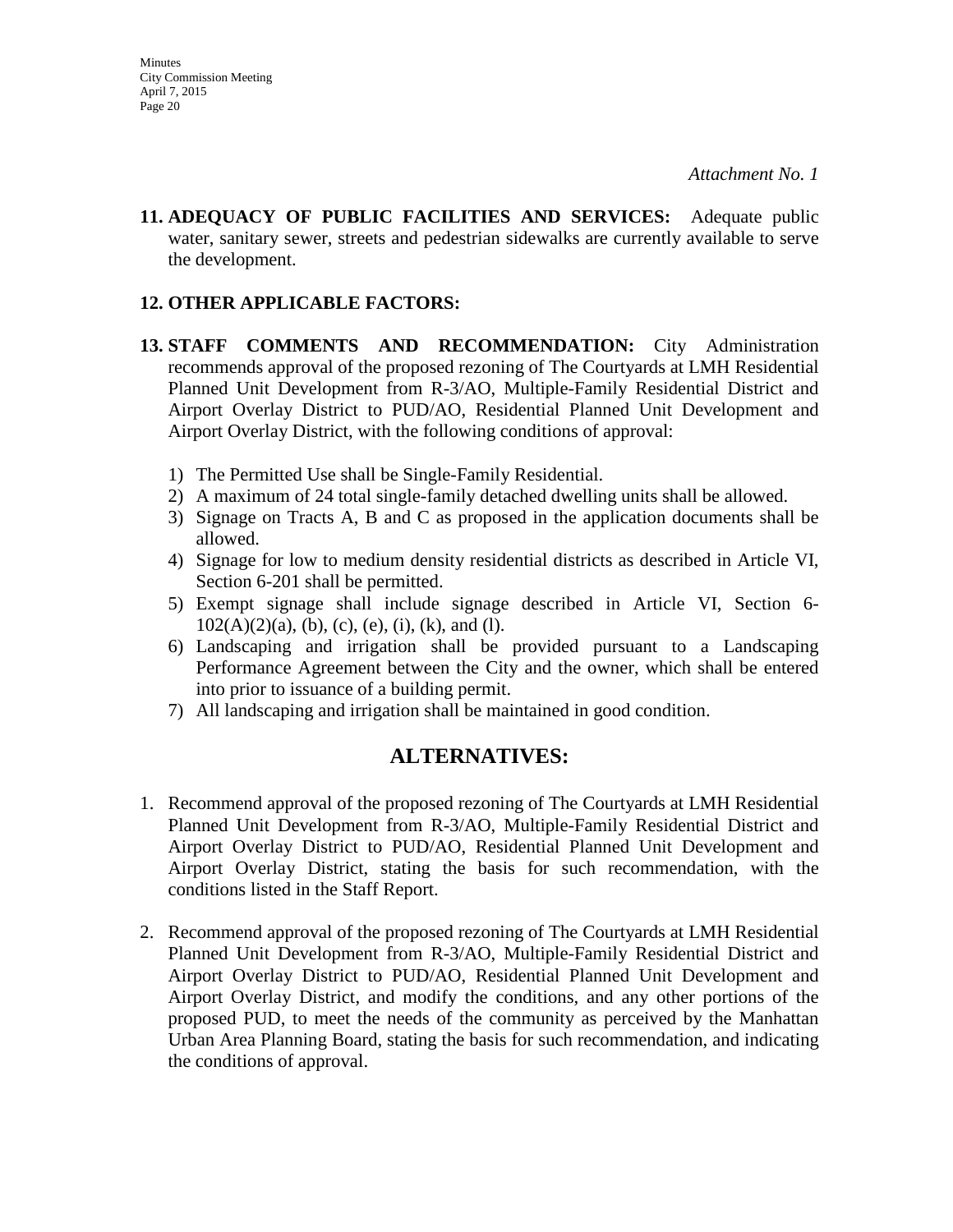- 3. Recommend denial of the proposed rezoning, stating the specific reasons for denial.
- 4. Table the proposed rezoning to a specific date, for specifically stated reasons.

## **POSSIBLE MOTION:**

The Manhattan Urban Area Planning Board recommends approval of the proposed rezoning of The Courtyards at LMH Residential Planned Unit Development from R-3/AO, Multiple-Family Residential District and Airport Overlay District to PUD/AO, Residential Planned Unit Development and Airport Overlay District, based on the findings in the staff report, with the seven (7) conditions recommended by City Administration.

**PREPARED BY:** Chad Bunger, AICP, CFM, Senior Planner

**DATE:** March 11, 2015

15004